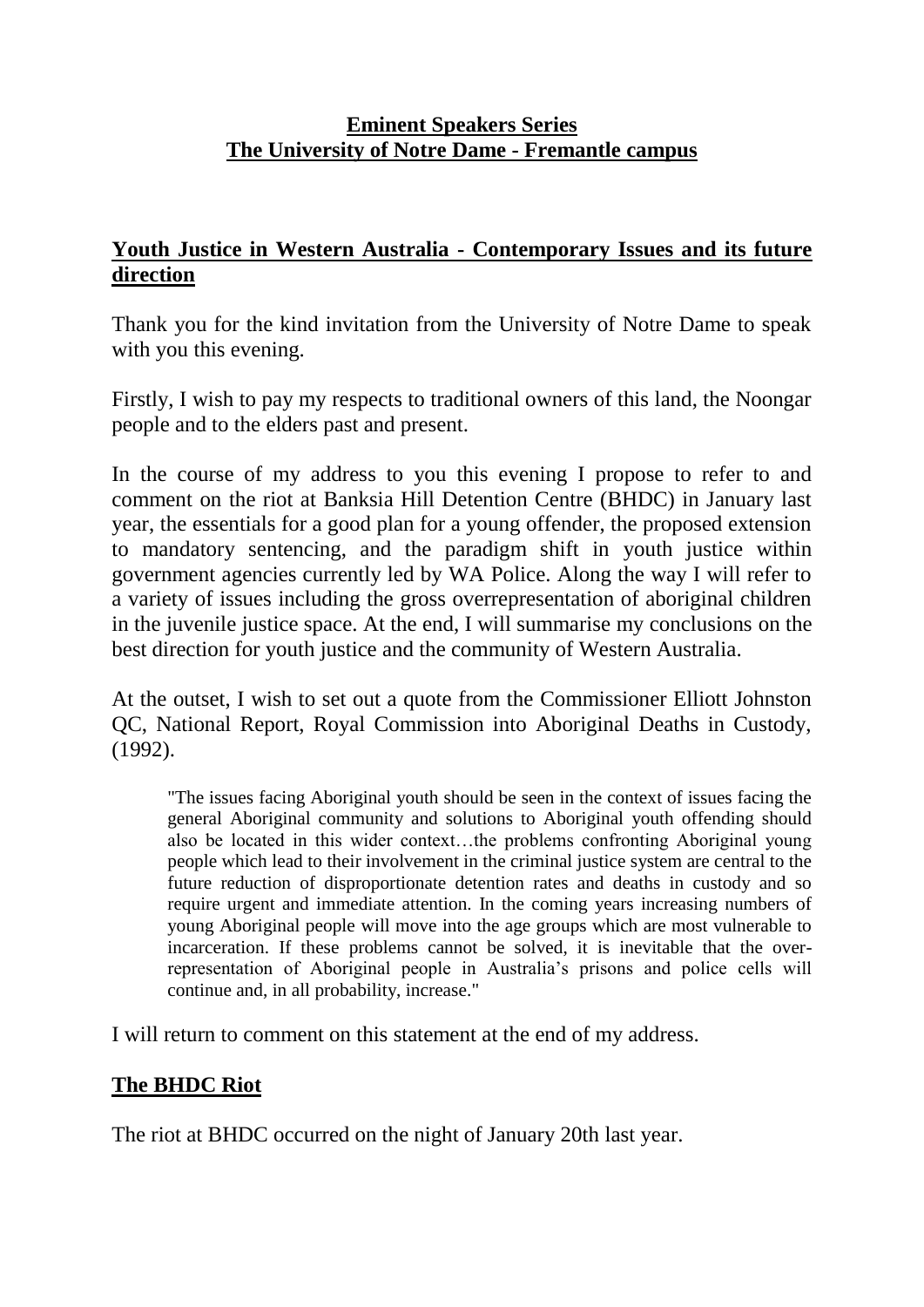It is a low point in the history of youth justice in this State.

Early in the morning of 21 January, 73 young male detainees were transferred from BHDC to Hakea Prison. On 7 and 8 February more followed taking the total number at Hakea Prison to about 140 or thereabouts. Under 14 year olds and girls stayed at BHDC.

The riot followed Rangeview Remand Centre closing in October 2012 and remand detainees held there, being transferred and held at BHDC.

In the recent Office of Inspector of Custodial Services Report, Professor Neil Morgan has made numerous findings and recommendations in relation to the riot with which I respectfully agree.

Contributing causative factors for the riot include:

- 1. Failures of management and poor planning in relation to the merger of Banksia and Rangeview.
- 2. Overcrowding in BHDC.
- 3. Serious staff shortages at BHDC.
	- Very high workers compensation numbers.
	- Absenteeism on rostered shifts.

The combination of overcrowding and staff shortages lead to excessive lockdowns, minimal recreational activities and also an absence or lack of program delivery.

- 4. Repressive regimes for detainees in BHDC. There was no fair and proper reward regime in place for behavioural management. Regimes in place were overly harsh.
- 5. The time of the riot was in the heat of summer and cells had no air conditioning.

To be frank, it was no surprise to me that there was a riot. I had previously expressed concern about harsh regimes and the need for staff training. That said, the scale of the riot was greater than I thought would be the case.

In short, systemically, the culture at BHDC was characterised by locking up rather than rehabilitation.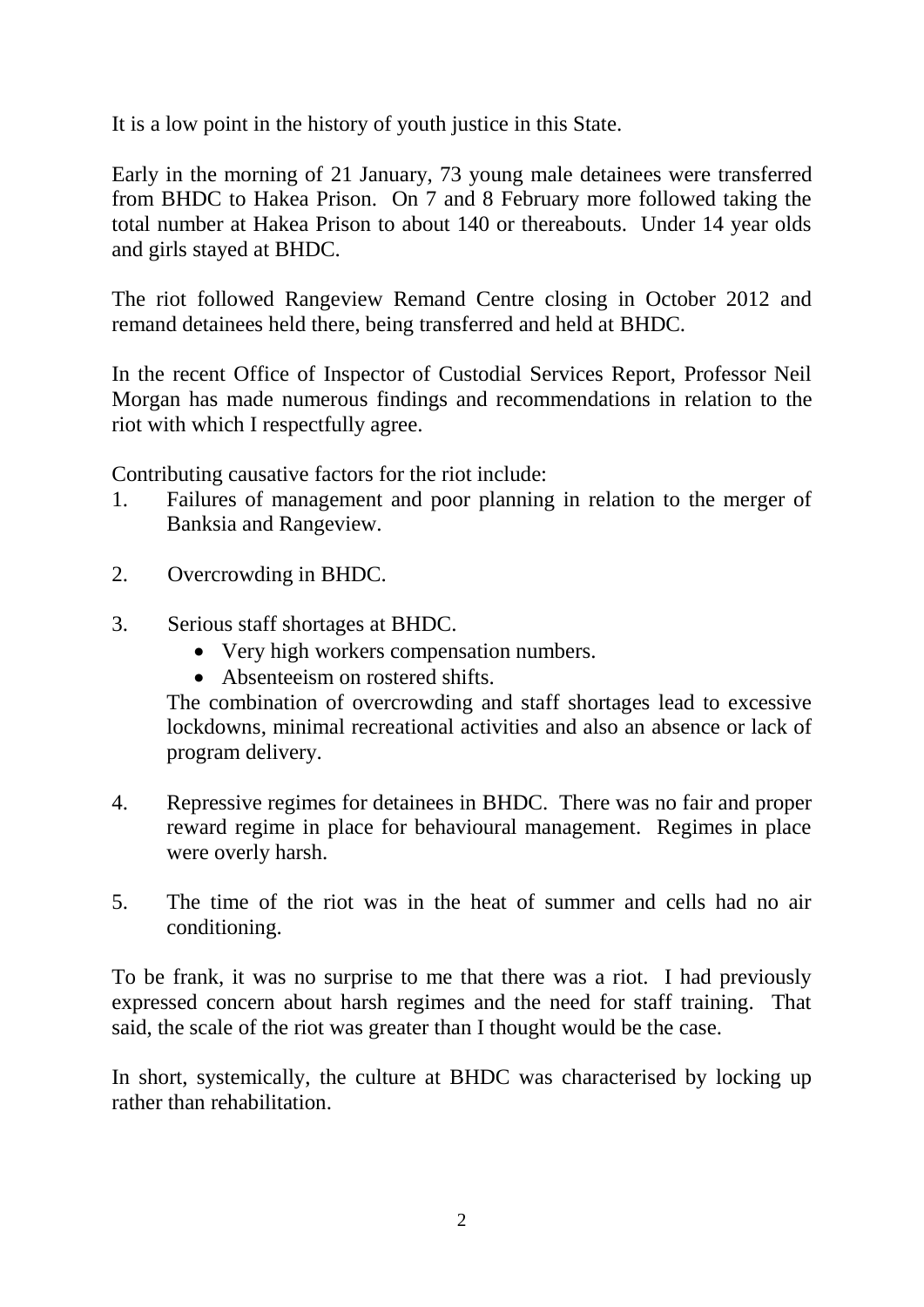There are many good Youth Custodial Officers (YCOs). They were as disappointed as others, including me, by what happened. In the sequel they have shown great resilience.

All of that said, some of the serious issues arising from the riot include:

- 1. The slow response by the Department in the weeks and months which followed.
- 2. For about 3 weeks immediately following the riot, the detainees at both Hakea and Banksia were locked down for up to 23 to 24 hours every day. There is, regrettably, good reason to conclude that there was a punitive purpose for that. The Children's Court has reached that conclusion.
- 3. The need to rethink how you manage behavioural change, particularly bearing in mind that you are dealing with many children with mental health problems who have poor coping skills and lives characterised by neglect and abuse. It is true that these children are hardened, but in my view they are no harder than children who committed serious offences used to be.

The harsh detention regimes contributed to making them harder.

- 4. A key purpose of detention is to rehabilitate. Children are sent to detention as punishment, not to be punished. To not properly try to achieve that purpose and to release children back into the community more hardened, more angry and more frustrated, is clearly not in the best interests of the community. Indeed it actually increases the risk to the community rather than decreasing it and so the community is thereby rendered more vulnerable.
- 5. There needs to be therapeutic and life skills programs to enable YCOs to work with children to help them establish positive relationships with the children.

Relationship building is a key component in the context of rehabilitation.

6. The prison culture has overwhelmed and dominated Youth Justice. That must change. With about 5100 or so adults in custody, and only about 160 or so

children in detention, it is not surprising that an adult prison culture shadows Youth Justice.

In my view the adult model is overly heavy on compliance. That approach has filtered down into Youth Justice. It needs to be replaced with a culture of rehabilitation, and prevention and diversion.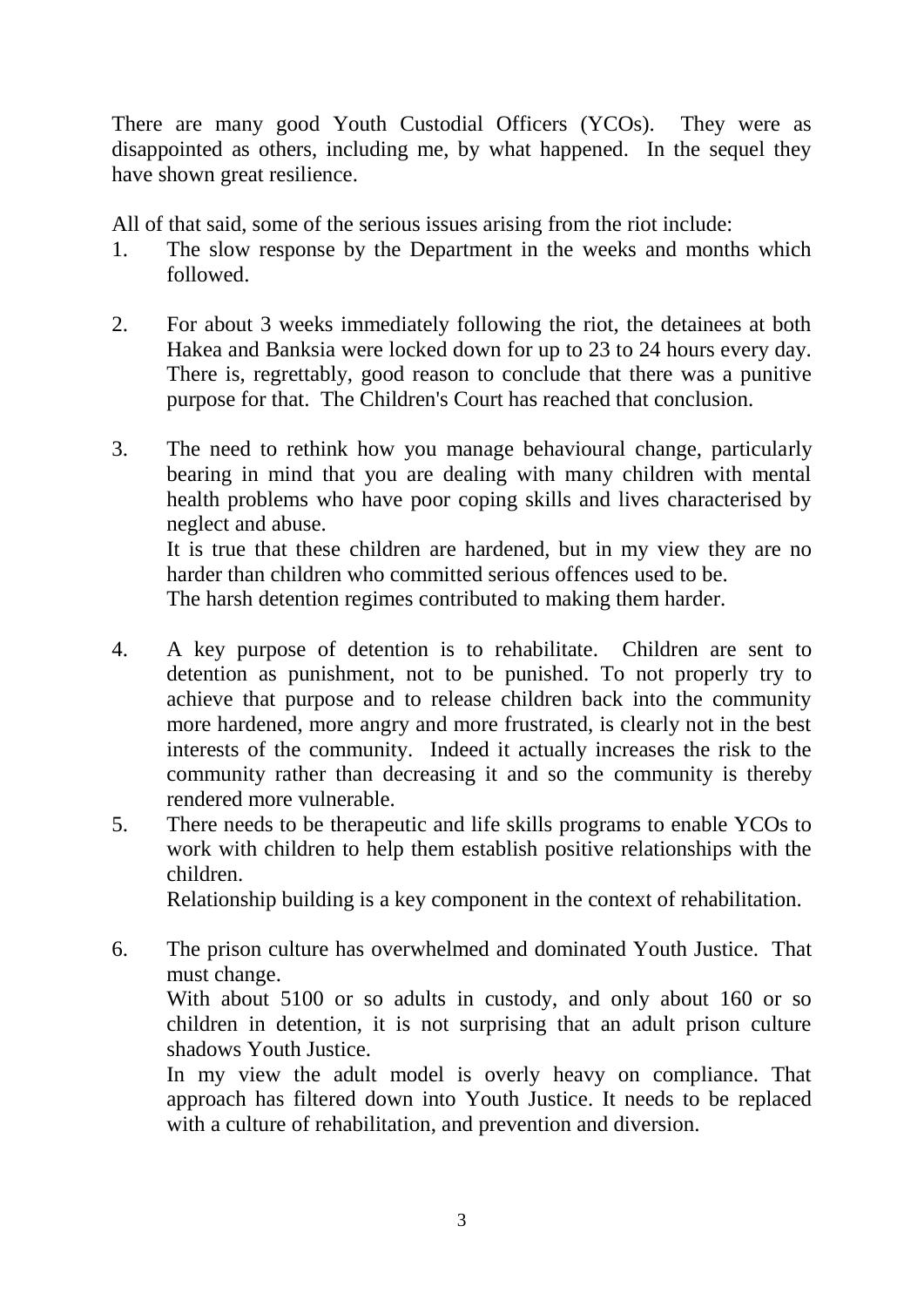This breakdown in the detention area has been accompanied by the community area of the Department of Corrective Services not systematically giving its passionate and committed officers access to an adequate number and kind of programs to deliver to young offenders.

I am pleased to say that the Department is actively addressing all of these issues and will come out the other end much stronger for the benefit of children and the community.

## **The essentials for a good plan for a young offender**

1. Need for punitive requirements.

Punishment is provided as an objective of sentencing in the Young Offenders Act 1994 (the YO Act). Particularly for serious offending, the community reasonably expects and looks to the Court to impose some level of punishment. Sentencing is very much about striking the right balance between and amongst rehabilitation, punishment and deterrence in the particular case.

2. Need for therapeutic and life skill programs.

Therapeutic needs include:

- Family involvement and capacity building;
- Mentoring;
- Cultural programs to assist in the young person gaining a sense of identity and positive self-esteem;
- Education mainstream/alternative/vocational training;
- Mental health needs, if any; and
- Risk factors need to be addressed e.g. stable accommodation, peers, substance abuse.

Given that about 70-75% of children, both remand and sentenced, in detention are aboriginal children, aboriginal mentors and cultural programs designed and delivered by aboriginal people must be included in any proposed solution. A knowledge of and positive sense of self identity and connection with culture are fundamental to the rehabilitation of a young aboriginal person.

Life skill programs include relatively simple things that many of us take for granted, e.g. personal hygiene, shopping, daily planning.

3. Goal setting and time frames need to be in place.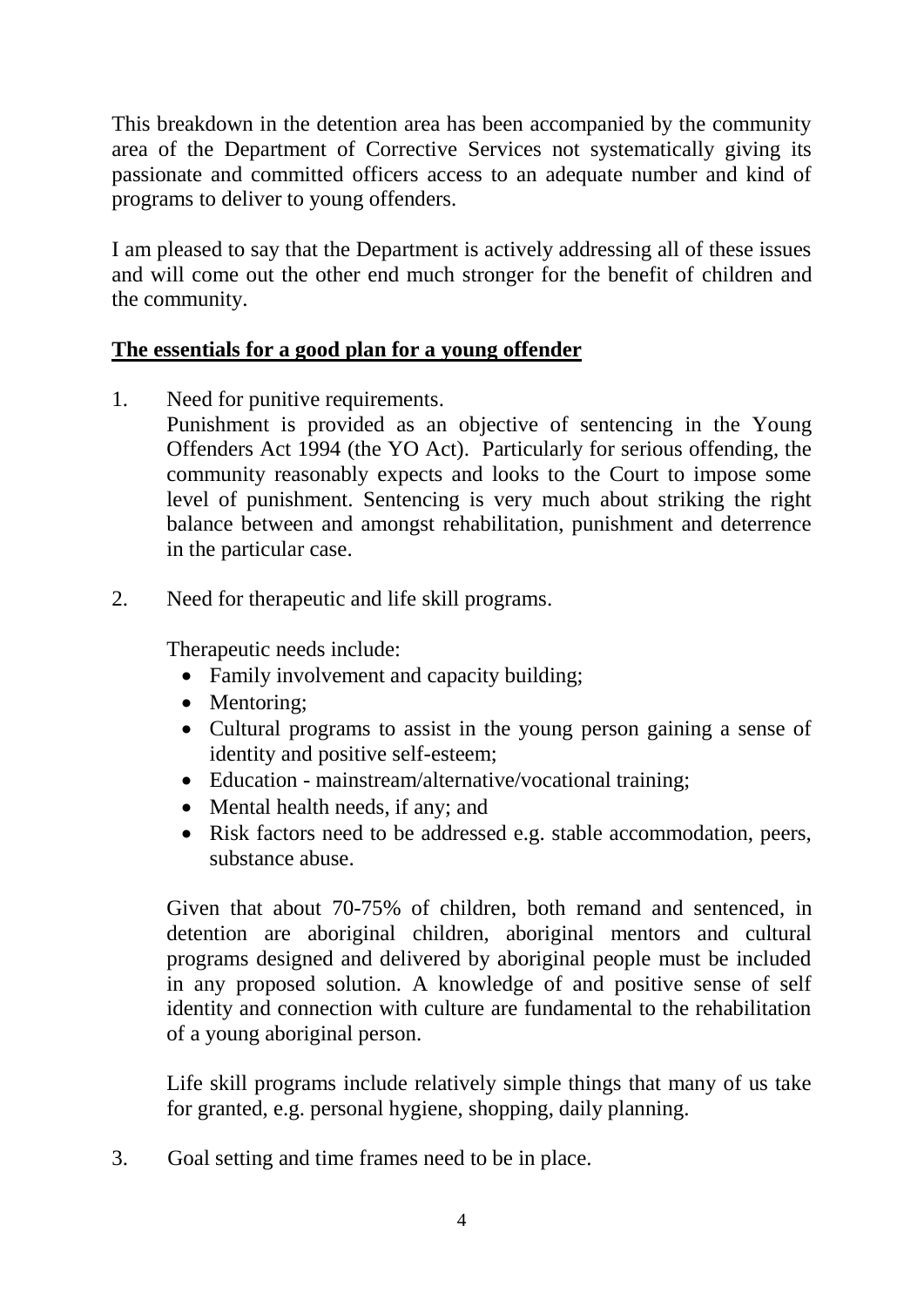Interventions should commence immediately or at least within a very short timeframe of offending and court orders.

4. Programs need to have longevity - well beyond the term of court orders. The intervention needs to involve working with the community and the family as well as the child. We are all very much products of our environment. Before children are released back into the community, families should be supported to be made resilient and ready.

Layers of complex problems are not solved within short periods of time and just by contacts with the particular child.

### **The proposed extension of mandatory sentencing - the criminal law amendment (home burglary and other offences) Bill 2014 (the Bill)**

An issue of critical importance in the youth justice space at the moment, critical to government and non-government service providers and the community as a whole is, is the Bill which seeks to extend mandatory sentencing for children as well as adults.

Whatever the outcome of the Bill, in so far as it relates to children, in the parliamentary process, and so be it. That said, I think that as President of the Children's Court of Western Australia, it is both proper and obligatory for me to provide some information and insights that are relevant for the purpose of assisting in comprehensive discussions and debates on the topic, whatever the outcome.

### **Economically unaffordable and unsustainable**

The mandatory sentencing provisions will inevitably lead to a significant increase in the detention population. As I understand it, about an extra 130 beds may be required for young offenders at BHDC within two years. That figure does not surprise me, but I am not privy to how it has been calculated. I would not discount the possibility of the number being even greater.

Adopting that figure, and using \$280,000.00 per annum, (over \$700 per day) as the approximate cost of detention per detainee, equates to a total of approximately \$36.4 million per annum. That could be the minimum for the start of an ever increasing recurrent expenditure.

I have used the words 'minimum for the start' in relation to recurrent expenditure because if a large number of more hardened, angry and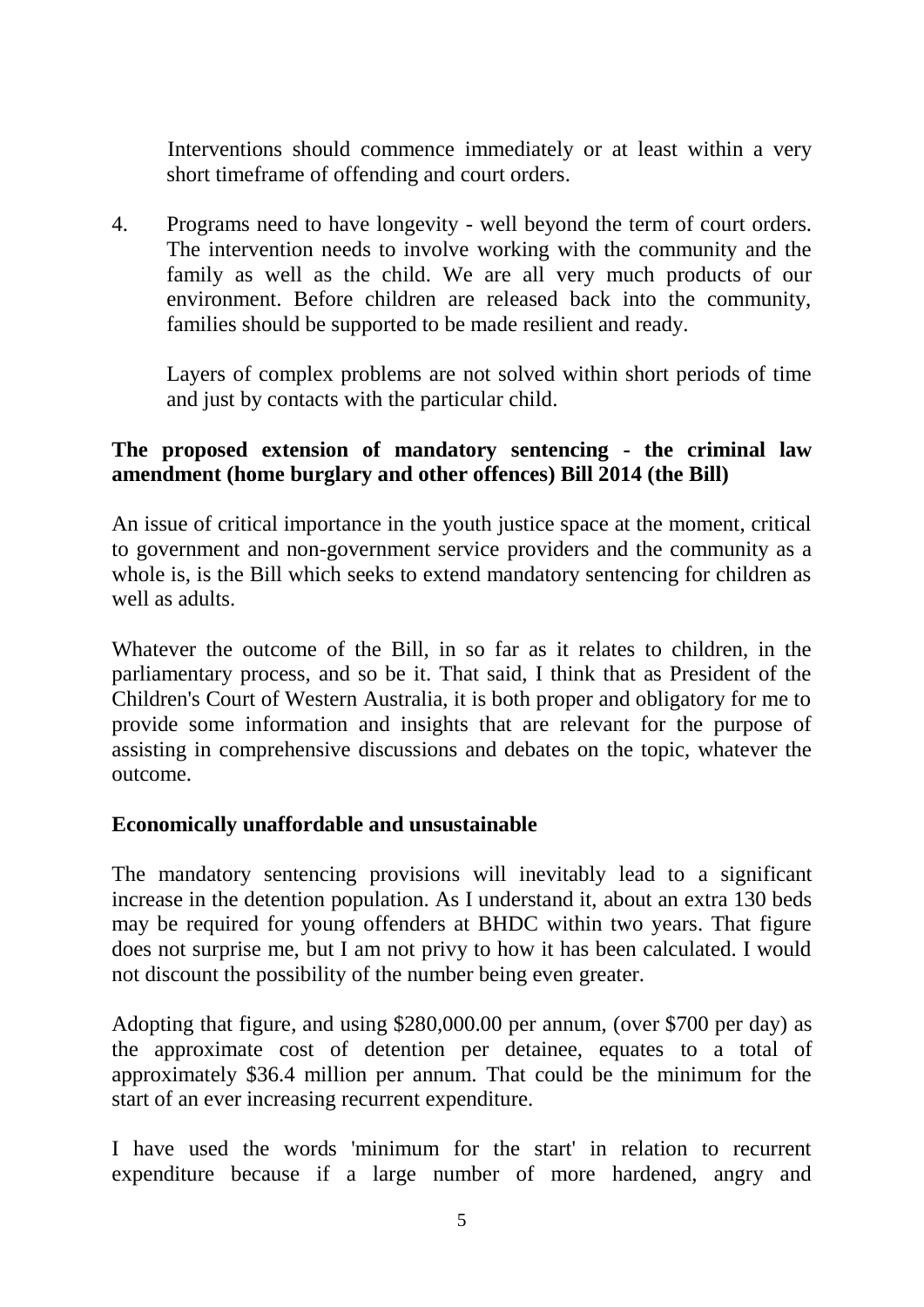disconnected young offenders are returned to the community, be it about 130 or whatever, then they will have a wide sphere of influence on other disconnected children, including even younger children than them. That will create an ongoing multiplier effect, which over time, will sustain and increase serious offending and its human and financial cost to the community.

The introduction of the proposed mandatory sentencing regime will likely be followed by an ongoing sustained increase in offending. I note that the number of home burglary offences actually increased after the introduction of the three strikes legislation in November 1996.

## **Macro-economically unsustainable approach**

Just over two years ago, the State of Western Australia was spending about \$2.4 billion per annum on aboriginal affairs, i.e. about \$30,000.00 per annum per aboriginal person. That is only State funding and does not include any Commonwealth funding. What have aboriginal people and the community at large got to show for all of this expenditure? It nearly all goes on damage control and damage repair. Less than about two percent is expended on community development and economic participation. Of course, the cost of crime to the community that can be related to all dysfunctional families and/or offenders will significantly exceed that.

The consequential expenditure needed to support the mandatory sentencing regime will only add to that exceptionally high annual expenditure and is both economically unaffordable and unsustainable. That is particularly so in the current economic environment. In addition to that, is the human physical and emotional cost to the community.

Further again, when talking about macro-economic sustainability and cost, it is also necessary to factor in the financial loss to the community including taxes that a rehabilitated offender would otherwise have contributed to the community had he or she been gainfully employed. Further to all of that, personal benefits of self-esteem and dignity result from economic participation.

The social and economic benefits of rehabilitating a child are exponential from one generation to the next. Conversely, the human and economic loss increases exponentially from one generation to the next when it starts with an abused, neglected and disconnected child.

About 40 percent of the total aboriginal population of Western Australia, of approximately 80,000, are 15 years of age or less, i.e. approximately 32,000. Therefore unless we solve this problem by addressing the underlying causative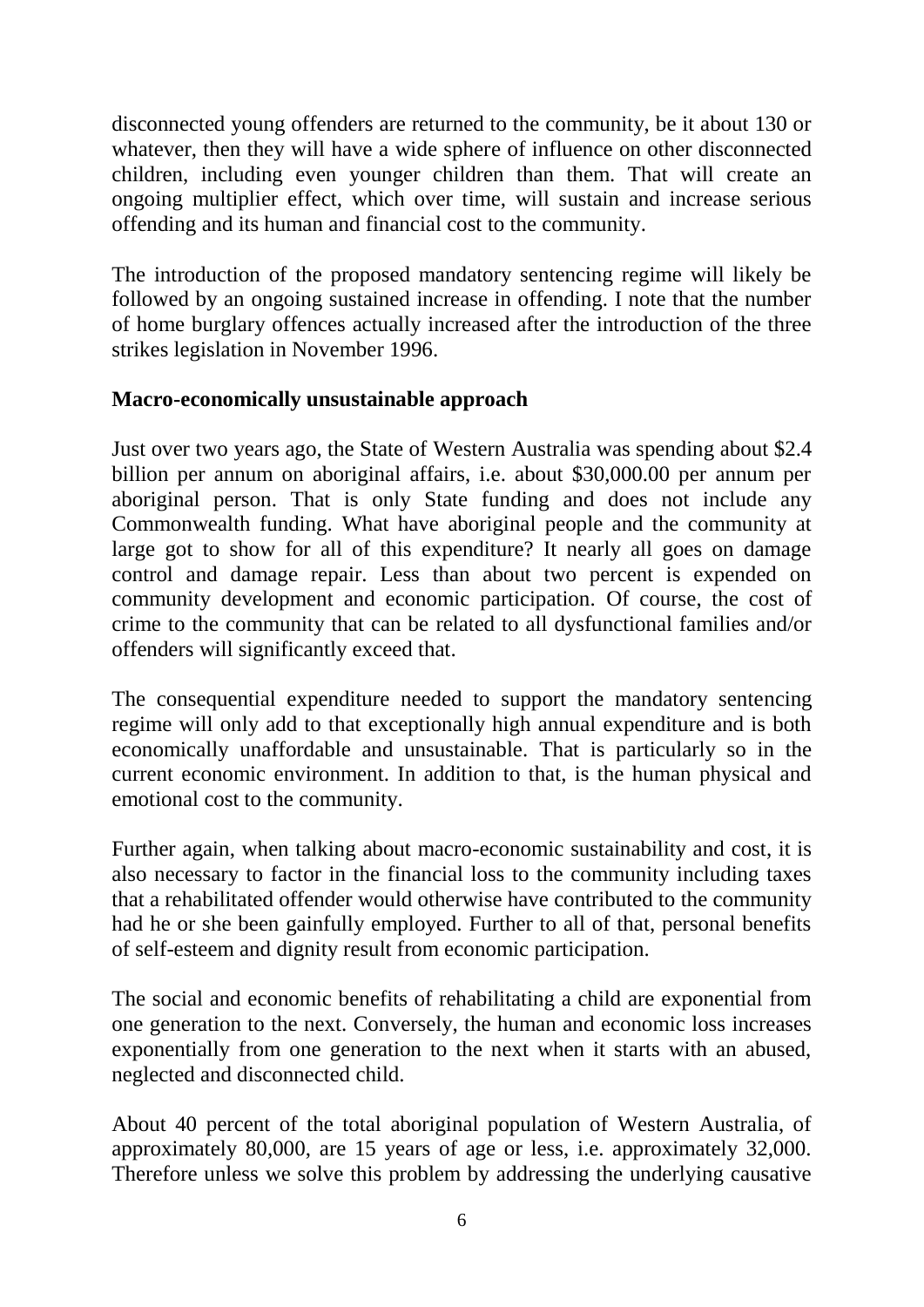factors, then we will create a tsunami of disconnected and anti-social young offenders in the future. It is happening now that is clearly not in the best interests of the community.

## **BHDC lacks capacity to accommodate increased numbers of detainees resulting from the proposed mandatory regime**

Given current capacity at BHDC, put simply, it could not cope with the forecast increase in detention numbers. There will likely be a sustained increase in the numbers which will in turn add pressure to accommodation and service requirements. The cells are not all designed to allow for double bunking. Any overcrowding would be a serious issue.

The necessary increase in capacity could only be met by a large capital works program inevitably perhaps another detention centre. In addition to that there would be never ending calls for increases in funding to meet the necessary maintenance, staff, and other requirements for a detention centre. I should add, that detention centres designed or being required to house large numbers of detainees is undesirable and high risk.

## **Increased risk of suicide in BHDC and/or in the community**

Given the combination of the likely significant increase in the number of detainees at BHDC, the lack of capacity of BHDC to properly accommodate and provide the necessary programs for them, an overwhelming sense of hopelessness that may be felt by some detainees, and particularly those who have a pre-existing mental health problem, and the lengthy sentences bearing in mind a child's sense of time, there will be an increase in the risk of self-harm and suicide by a detainee(s) in BHDC.

While many children in detention are very resilient, resilience can have its limits, and a background of dysfunction, abuse and neglect does not provide a good base for successfully coping with an overwhelming sense of hopelessness.

This increased risk of self-harm and suicide will also extend to children in the community, and particularly to aboriginal children.

# **Increased risk of another riot at BHDC**

Given the combination of everything just mentioned on the increased risk of suicide and given that BHDC is still recovering from the riot in January 2013, the introduction of the proposed mandatory regime will increase the risk of another riot at BHDC.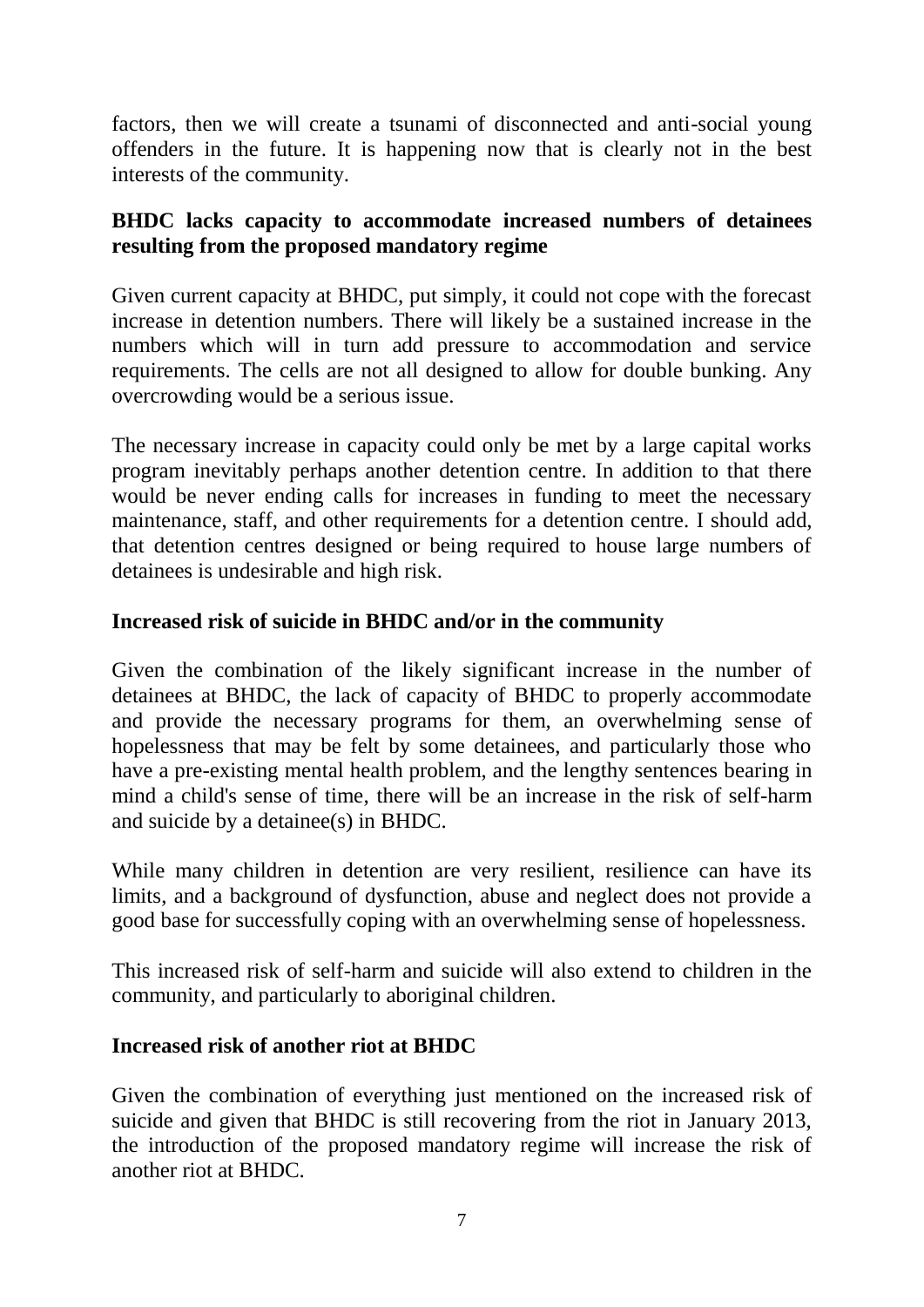Given that the riot in January 2013 resulted in a hardening of the detention estate, e.g. grills on windows, extra walls and fencing, and the use of razor wire, there are reasons for concern that if there is another riot then it may result in harm to people, including youth custodial officers, and not only property.

Extending mandatory sentencing when the detention estate is not functioning properly and is in a stage of recovery and reform is untimely and unwise. Put simply, putting something which is broken under more stress will inevitably lead to failure.

### **Home burglaries - varying degrees of seriousness - not all the same**

With respect, in my view, a serious problem with the proposed mandatory regime is that is fails to recognise that all home burglaries are not the same.

Home burglaries are committed in a large range of scenarios/factual circumstances, e.g.:

- 1. entry without causing any damage, no one home, and with intent to commit an offence but no offence actually committed,
- 2. a lot of damage and/or property taken, but no confrontation with an occupant and so no violence or threats,
- 3. little or no damage or property taken, but violence or threats of violence against the occupant(s), or
- 4. entry through an open door knowing that no one is home and only taking food out of a fridge or alcohol. (Burglaries for food and/or drink are sometimes committed by young neglected children)
- 5. entry into a garage under the main roof and stealing a push bike.

Two points arise from that. First, if the Court is obliged to impose a term of detention or imprisonment of at least a year, it will have little or no scope to properly reflect the level of seriousness of the particular offence in the sentencing option and the length of the term imposed.

Secondly, and further to the first point, the level of seriousness of home burglary offences may increase if the proposed mandatory sentencing regime is introduced because in some instances children will think that there is no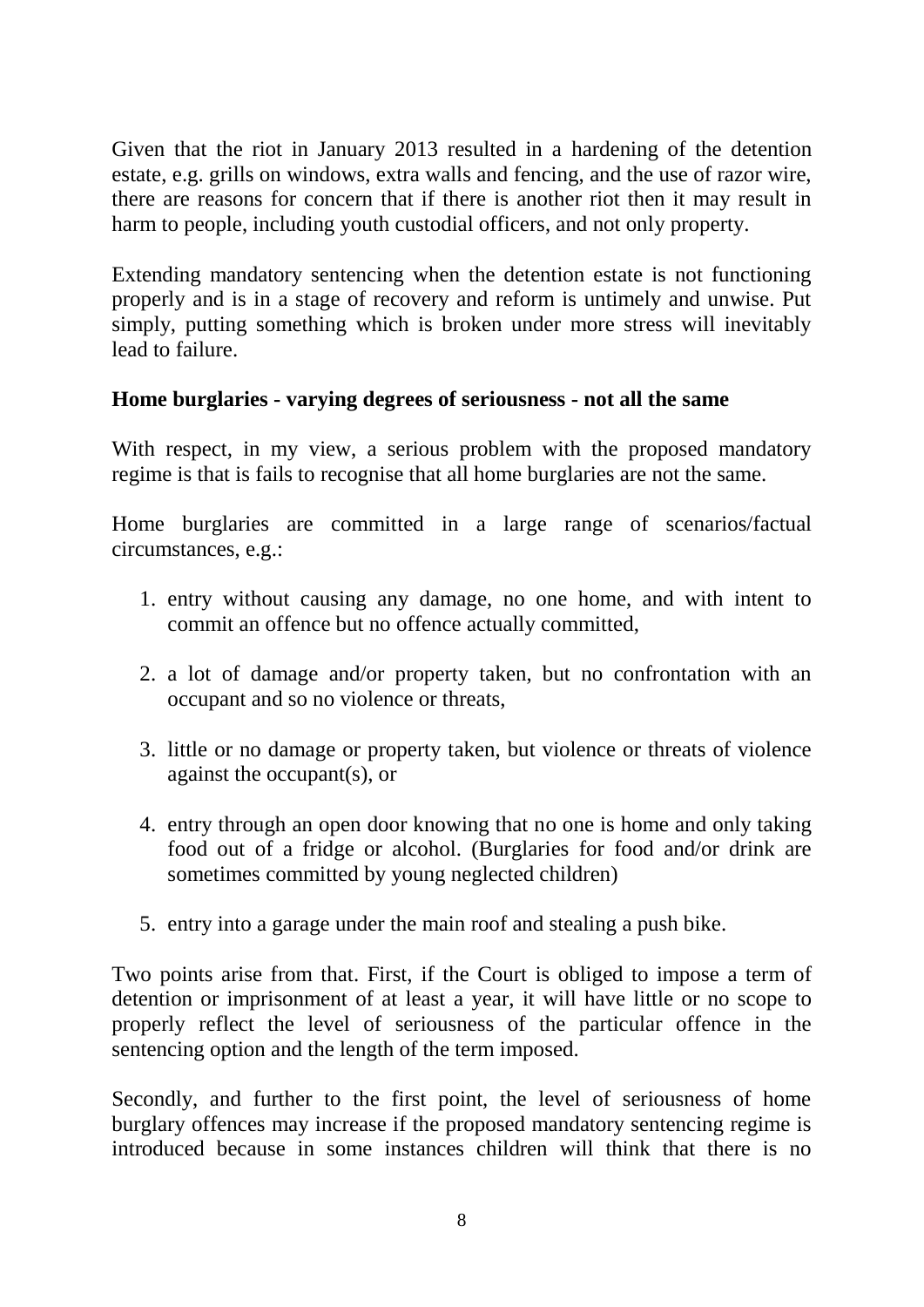incentive to hold back because they will get a lengthy term of detention or imprisonment anyway.

It should be noted that 'aggravated' home burglaries by reason of the offender being in the company of another person, is not of itself necessarily significant for a child offender because children usually commit home burglaries in company.

### **Why do home burglaries remain a problem and what is the best solution**

Everyone agrees that home burglaries remain a problem which needs "a solution". That said, and in no way departing from it, it is interesting to note that the number of burglaries reported to Police in each of the last two financial years is actually less than the number reported each year in the late 1990s. The question is, what is the best "solution". The extension of mandatory sentencing assumes that mandatory sentencing is "the solution". The evidence and research shows us that it is not.

### **Reasons why mandatory sentencing will expose the community to greater risk**

The proposed extension of mandatory sentencing and particularly in those cases where a multiple number of sentences are imposed on subsequent occasions producing a compounding of sentences which will significantly extend beyond a year, will result in already hardened young offenders becoming even more hardened. The release of more hardened, aggressive and disconnected children back into the community will increase the risk of them reoffending and thereby expose the community to greater risk. That risk extends beyond more burglaries and includes aggravated robberies and other offences involving personal violence.

As previously mentioned, such a cohort of hardened, aggressive and disconnected young offenders will influence other children to engage in antisocial behaviour and thereby produce a multiplier effect and further increase the risk to the community.

Being overly punitive on all home burglaries no matter what the level of seriousness, will inevitably result in a shift in the kind of offending rather than any commensurate reduction in offending. To avoid being a 'third striker' there may be an increase in other offences such as burglaries of business premises and robberies (including aggravated robberies and aggravated armed robberies).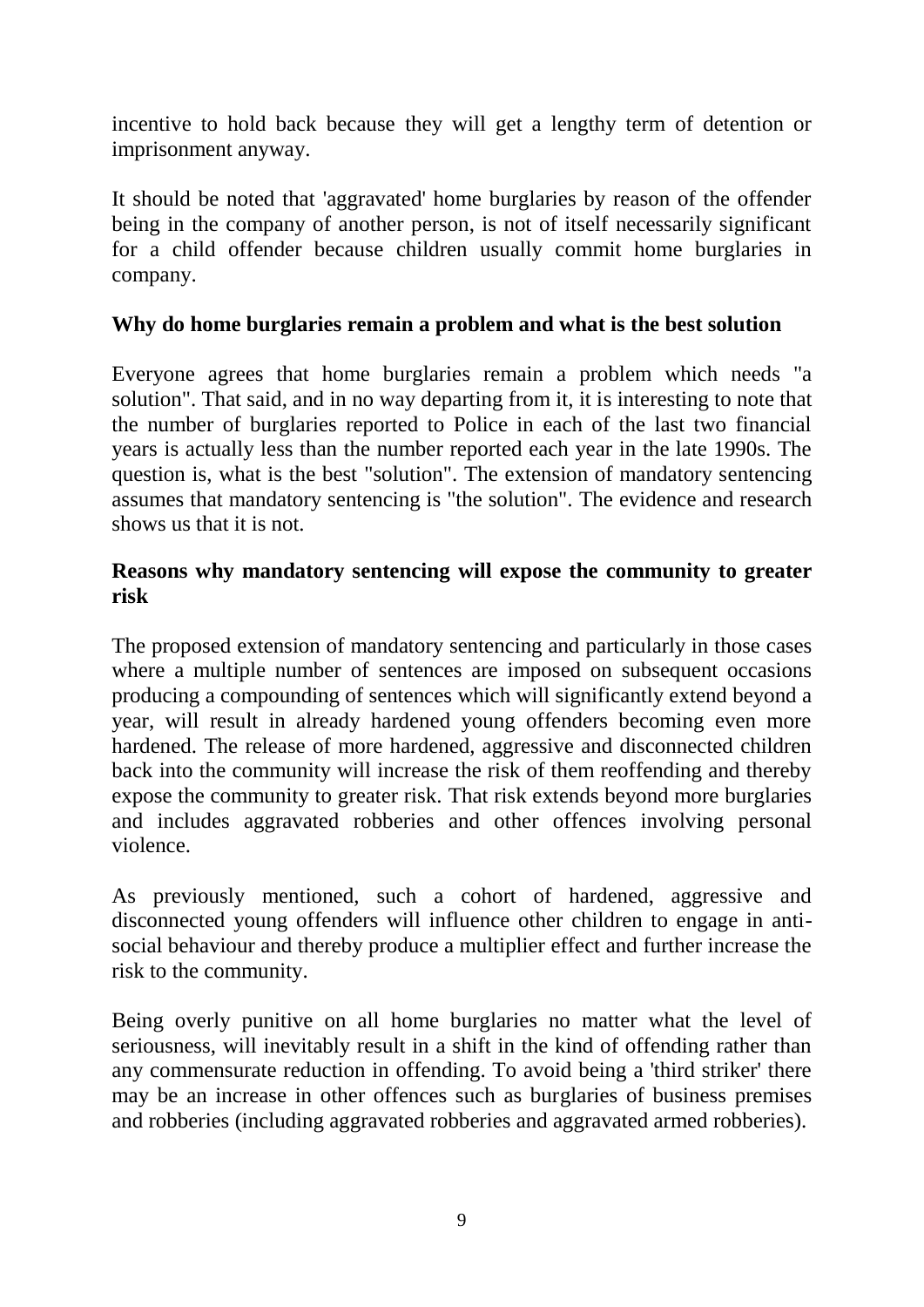For example, many home burglaries are committed to get keys for a car. That trend commenced with the introduction of immobilisers in cars which has made it impossible/difficult to start a car without the key.

Rather than commit a home burglary for the purpose of obtaining keys to steal a car, young offenders may choose to commit a robbery (including an aggravated robbery or an aggravated armed robbery) to obtain keys and a car. A potential example of doing this would be an aggravated robbery in circumstances where a woman was returning to her car at a shopping centre car park or in circumstances where after pulling into the driveway of her home she is confronted by young offenders who threaten her and demand her keys, wallet and car and then drive off in her car. Another possibility is a young offender stepping on to the roadway in front of a car in the day or night, getting the car to stop, and then a co-offender mugging the driver and then he and the others stealing the car.

Young children on bail or on a supervised release order for a home burglary may if they reoffend, choose to do a business burglary or a robbery to avoid being a third striker.

One of the points to note about robberies committed by children is that they rarely result in much property/money being obtained. Therefore, if there is a shift to robberies there will be multiple numbers of them.

The prospect of a lengthy term of detention or imprisonment and/or the prospect of multiple numbers of them, may well result in:

(a) Some young offenders (and adults) being desperate to avoid detection. An example of young offenders doing extreme and desperate things to avoid detection is the burning of a car to get rid of any fingerprints or other evidence that could result in their detection.

In the context of a home burglary desperation to avoid detection could translate to personal violence against an occupant or destroying property, and

(b) some young offenders may well commit a more serious burglary than otherwise with the thought process being along the lines of 'in for a penny in for a pound'. That may be particularly so if the young person is already on bail or a supervised release order for a home burglary.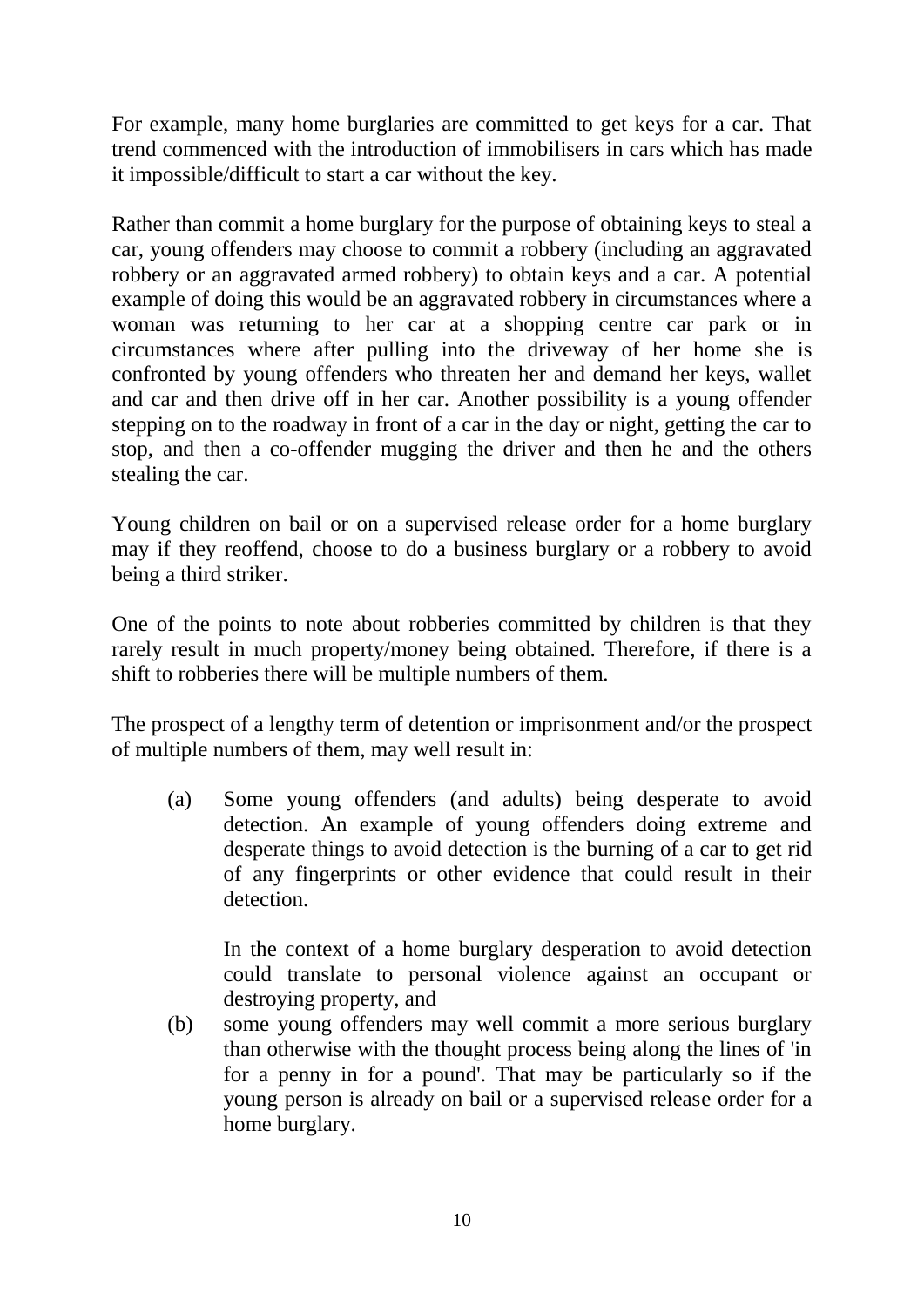(c) Some young offenders may commit as many burglaries as possible, again with the same thought process as just mentioned.

### **Children are not small versions of adults**

The objectives and principles in the YO Act are consistent with the provisions in the Convention on the Rights of the Child of the United Nations and to which Australia is a signatory. All of that in combination with the creation of a separate Court, the Children's Court of Western Australia, to deal with children in this State, shows that there is a clear recognition both internationally and in Western Australia, that children should be treated differently to adults. Children are not small versions of adults. Special objectives and principles should be applied when dealing with children.

The proposed mandatory regime can actually result in juvenile offenders being treated worse than adults. Indeed, pursuant to the Bill, juvenile offenders could be treated worse than adults by reason of their behaviour when they were less than 16 years of age.

In 1985, the late Nelson Mandela made the following statement; "There can be no keener revelation of a society's soul than in the way it treats its children and young people."

A question arising in a consideration of mandatory sentencing for children, is do we as a community wish to unduly crush the most disadvantaged and vulnerable children in our community or do we wish to reasonably support and protect them to try and rehabilitate them and help them reach their potential? I say 'unduly, because it should be understood that the Children's Court when sentencing a young offender always considers the nature, circumstances and seriousness of the offence and the circumstances of the young offender when deciding the relative weightings to be given to rehabilitation, deterrence and punishment in the particular case. When approaching some cases in that way, detention may be the only appropriate sentence.

### **Profile of the kind of children impacted most by the mandatory sentencing regime**

Regrettably most aboriginal children who appear before the Court have profiles characterised by extreme disadvantage and vulnerability. They with other children with similar with similar profiles, impacted most by the proposed extended mandatory regime. It is essential to know the profiles of these children in order to properly consider what the next response or mixture of responses, should be to the problem of youth offending, and in particular home burglaries.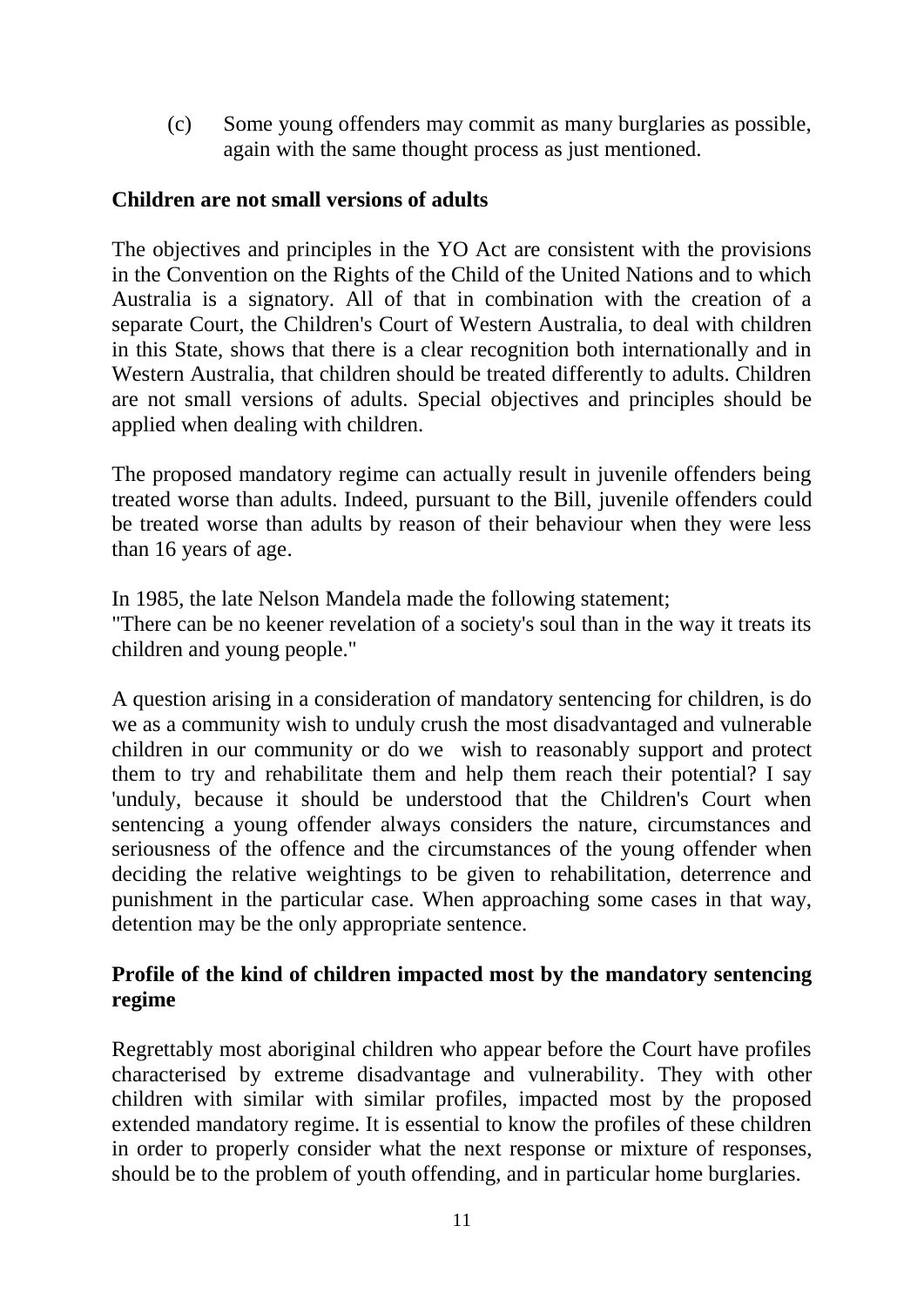With respect, it seems to me that the many complexities and layers of crises which render children and youth vulnerable to offend are simply not known or properly appreciated by many policy advisers and decision makers. Further to that, they apply adult thinking to children with serious behavioural problems from dysfunctional backgrounds when it comes to decide responses to child and youth offending.

It is often a superficial as, lock them up, that will teach them and their mates a lesson, and they will not do it again.

With respect, that line of thinking will not solve the problem and so it will not result in the community being a safer place. It is never as simple as that. The solution requires addressing the underlying causes of anti-social and criminal behaviour. Those causes are to be found in the individual, family and community. Support needs to be given to build resilience and capacity at all three levels. For example, returning the child from detention to a dysfunctional family and/or to a dysfunctional community, is likely to result in the child reoffending.

To help get a good sense of the point that I am making, I have set out below the profiles of two young offenders who have appeared before the court. It is children like them that the extended mandatory sentencing regime will apply to.

### **Case Profile 'K'**

K was born to the union of D (preferred to be known as D) and M. Five children were born to this union, including K. D also has a further three children, with her latest partner, MR.

D reports that the family were united, with the support of her mother, until K was five years old. D stated that they shared a good family environment, up until a few years prior to the separation. Unfortunately M's infidelity was the ultimate cause of the separation. Unfortunately M's contact details were not available in order for this information to be discussed with him.

K claimed his parents have had substance misuse issues, specifically speed and marijuana. D stated she did turn to drug use after the suicide of her subsequent partner and it is only in recent times that she has realised the impact it has had on her family. D states she has ceased using speed, largely in part due to seeing what it was doing to her sons and uses marijuana on a decreasing level as a form of self medication when she is extremely depressed. It is in the authors opinion, due to observations since assuming case management, that D has significantly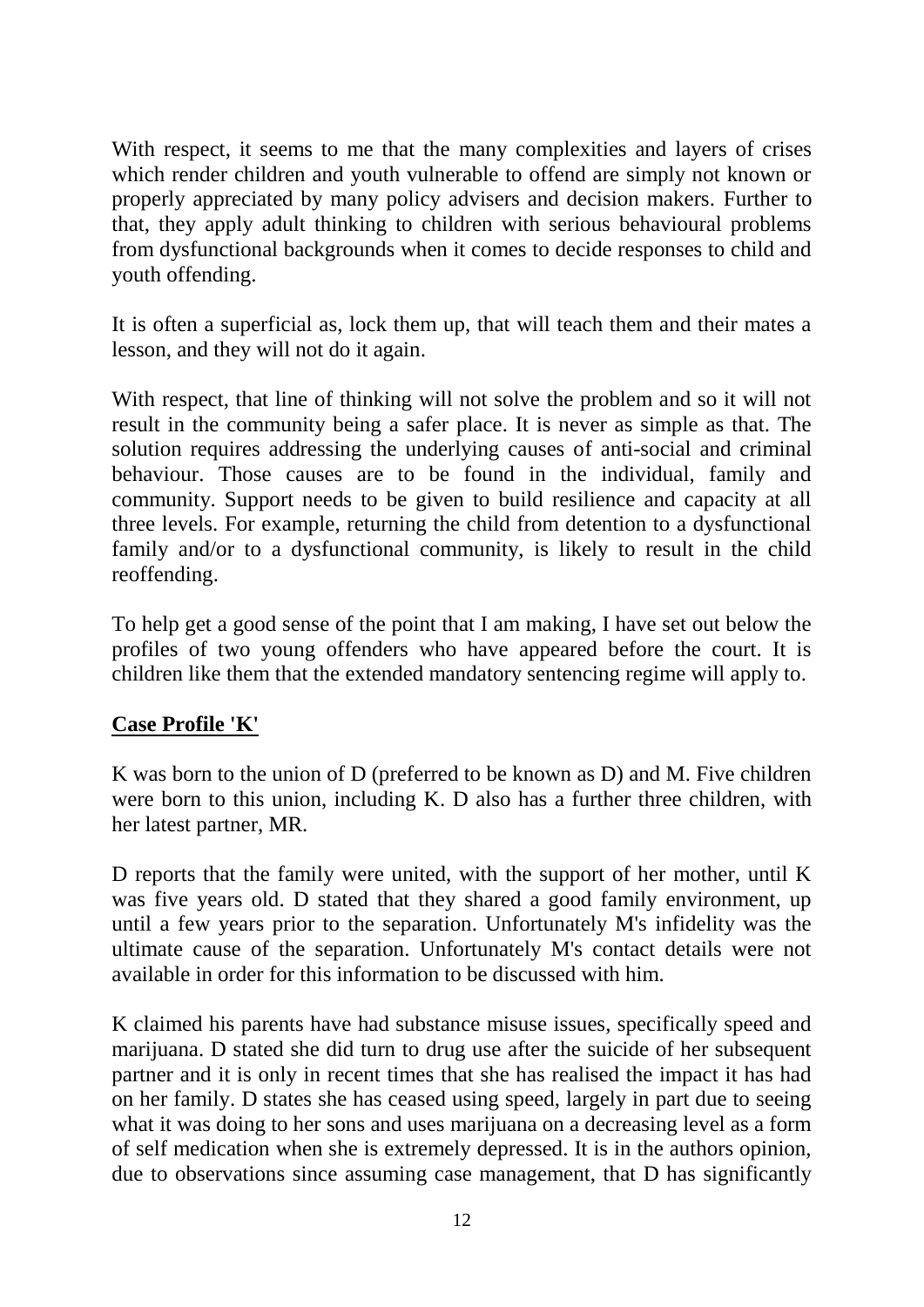reduced her drug use and is making a serious attempt to resume a pro-social lifestyle. D is focussed on re-uniting her family and moving forward together in a new direction.

Following his parents separation, K was primarily raised by his maternal grandmother. He reports he had a good upbringing with his grandmother and she provided him with a stable and loving environment.

Unfortunately, approximately three years ago, his grandmother committed suicide. Since this time K has had no ongoing stable accommodation or caregiver. He explained that it has been a difficult time for him and his circumstances have declined significantly since this time.

D reports that following the death of her mother, the entire family including her, have been in turmoil. Then the suicide of her partner caused the family to disintegrate completely with D's children now located in various locations throughout the State, some of whom are now in the care of the Department of Child Protection (DCP). The situation was further compounded by their lack of accommodation and therefore D's inability to reunite the family.

D also reported an incident which occurred when K was approximately 8 years old in which a teenage relative sexually abused K. D stated she feels this event has also severely affected K and she feels that it makes him quiet and withdrawn at times.

Due to K's ongoing lack of parental supervision, care and accommodation options, DCP became involved with K last year however he was closed as a case by DCP in late June 2011 even though he was homeless at the time and had no prospect of securing accommodation. The most recent Case Conference held between Youth Justice Services (YJS) and DCP occurred on the 2nd August 2011 however DCP declined at the time to re-open K's case.

# **Personal Profile for young offender 'A'**

A is the third born to MR and MS who separated when A was approximately four years old. A cited the main reason his parents separated was due to the alleged domestic violence perpetrated against MS. A also has five older siblings from both MR's and MS's previous relationships, one of whom is the sister (maternal) he was recently residing with.

Shortly after the conclusion of his parent's relationship, the Department for Child Protection and Family Support (CPFS) became involved with the family. Departmental records indicate this was primarily related to substance use,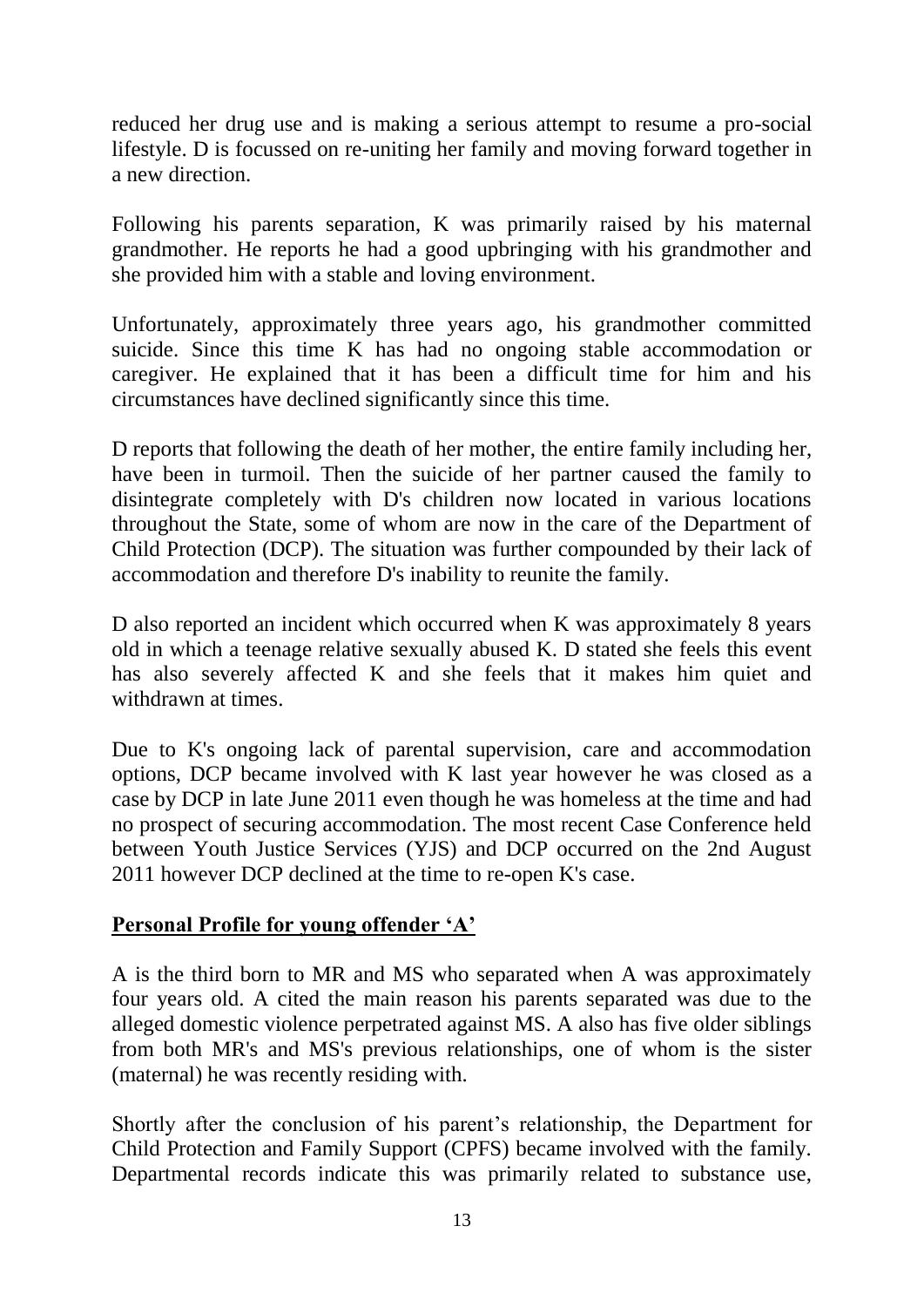welfare concerns and domestic violence issues. A along with his siblings was placed into CPFS's care with a family in the Rockingham area. However, A has previously reported due to alleged incidences of physical abuse by his carers, he often absconded from the home. A remained with this particular family for approximately two years before CPFS relocated him to Armadale with another family. This placement lasted less than a year. When A was approximately six years old, MS located her three children and they returned to her care. Youth Justice has attempted to gain CPFS records to give a more detailed history of A in care, however was unable to obtain such documents.

In 2006, A's father, MR, was a victim of a violent assault where he was hit with a crow bar during an altercation with another man. As a result, MR received permanent brain damage which inhibits him from being able to walk or speak. MR currently resides with his mother, who is also his carer, in Belmont. A previously advised he has a close relationship with his father.

Upon reconnecting with his mother, A and his siblings relocated to Collie. However, CPFS became involved with the family again after alleged domestic violence issues arose between MS and her new partner. As a consequence, MS relationship ended with her partner and the family moved into CPFS supported accommodation.

After the cessation of MS's relationship, the family moved around the metropolitan area before settling in Belmont. In June 2011, MS assaulted a taxi driver with a screw driver who was dropping the family back to their home. A was in the vehicle at the time and witnessed the behaviour. A has reported this as a traumatic experience for him. Further to this offence, his mother assaulted another associate with boiling water leading to another charge in January 2012 and as a consequence, was sentenced to imprisonment and is currently in Bandyup Women's Prison. Upon MS's incarceration, A went to reside with his grandmother and father in Belmont. However, this placement was brief and A moved to his sister in February of this year.

A's sister already accommodated an unrelated young person known to Youth Justice and supervised by the Author. This young person is older than A and to date a prolific and ongoing offender. Further to this and as discussed, A's older brother was released on a Supervised Release Order to the same address, which impacted A's behaviour. A's offending started when he came into contact with these two young people and many associates they connected with. A followed his brother into a number of offences, likely the time A's offending behaviour developed and normalised. A possibly started to gain an offender's identity via connection with his older brother and finding social belonging in the many other young people frequenting his sister's home.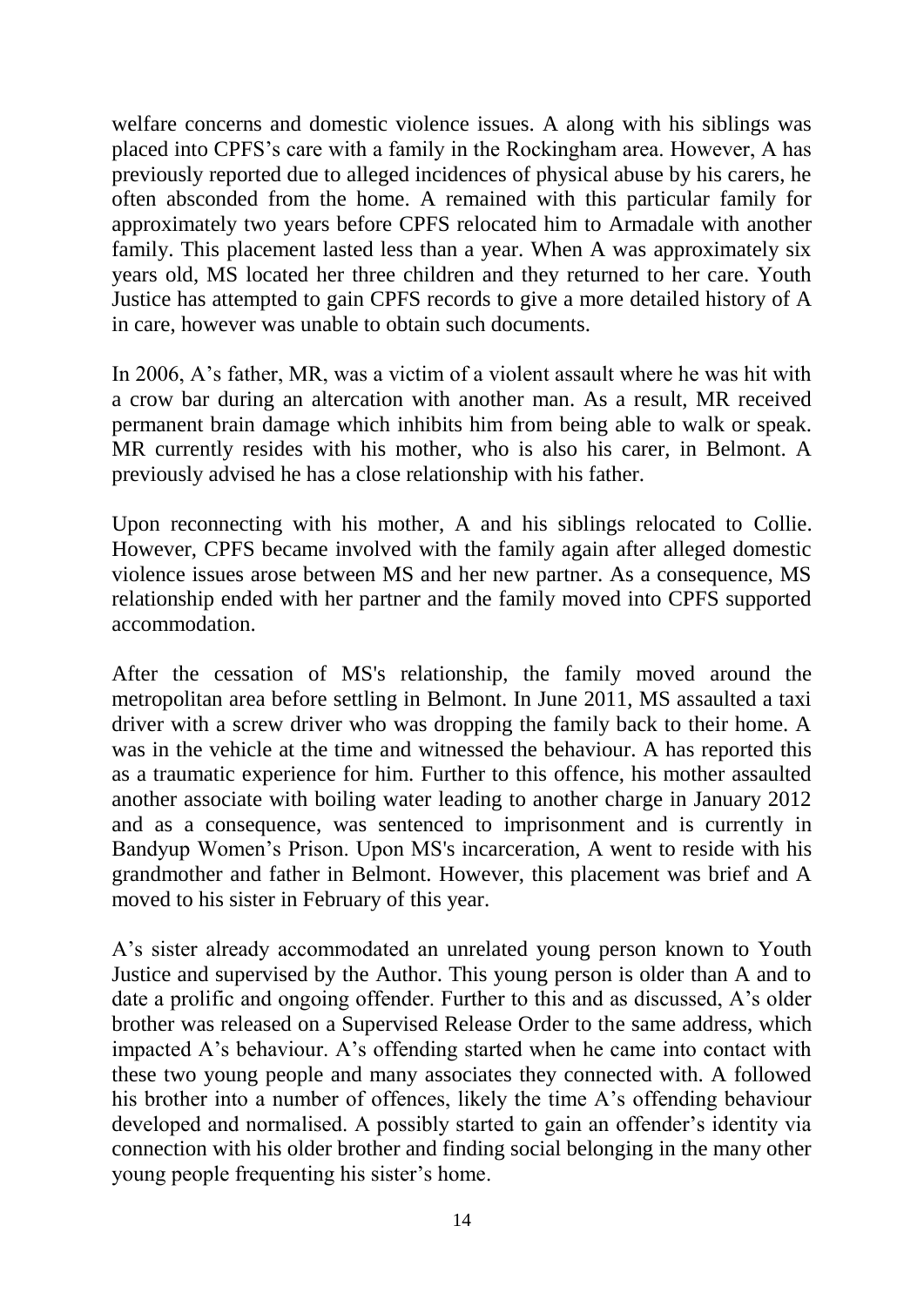It became apparent to Youth Justice that although A's sister wants the best for her family, she had little ability to control A and appeared unable to help him maintain his appointments and attend programmes. Further to this, she is currently in a relationship with A's adult co-offender, bringing Youth Justice to view that at this time in her life, she does not have the ability to support and care for A's complex needs.

Youth Justice upon A's advice made contact with A's cousin who resides in Albany. A's cousin was quick to offer his assistance when contacted and indicated he wants to assist A and get him away from his current environment. A's cousin informed that he has been in trouble in the past however has walked away from that lifestyle and hopes he can help A walk away while he is still young. A's cousin advised he wants to assist A back into school and positive recreation. The author has made contact with youth services that will assist A's cousin and are discussed in greater detail below.

The author views A's cousin support as a possible circuit breaker in A's offending behaviour, removing him from the negative associates with his recent home environment. Potentially intervening on the identity A may currently be developing while in regular contact which he currently has with his brother.

# **Miscellaneous concerns arising from the Bill**

- Retrospective operation.
- To catch a young offender as a third striker for the first charge for a home burglary committed after the commencement date of the new regime, the legislation seeks to make some convictions no matter whether or not they were recorded before or after the commencement date, for home burglaries committed before the commencement date, as relevant convictions. This is obviously designed to fast-track young offenders to becoming third strikers after the commencement date.
- The requirement to impose mandatory detention/imprisonment sentences for home burglaries which are not relevant offences will inevitably lead to injustices. This comment particularly applies to some back captured home burglaries committed before the offender became a third striker.
- The inability of the Court to do justice by reason of its discretion being removed or limited by it not being able to properly take totality into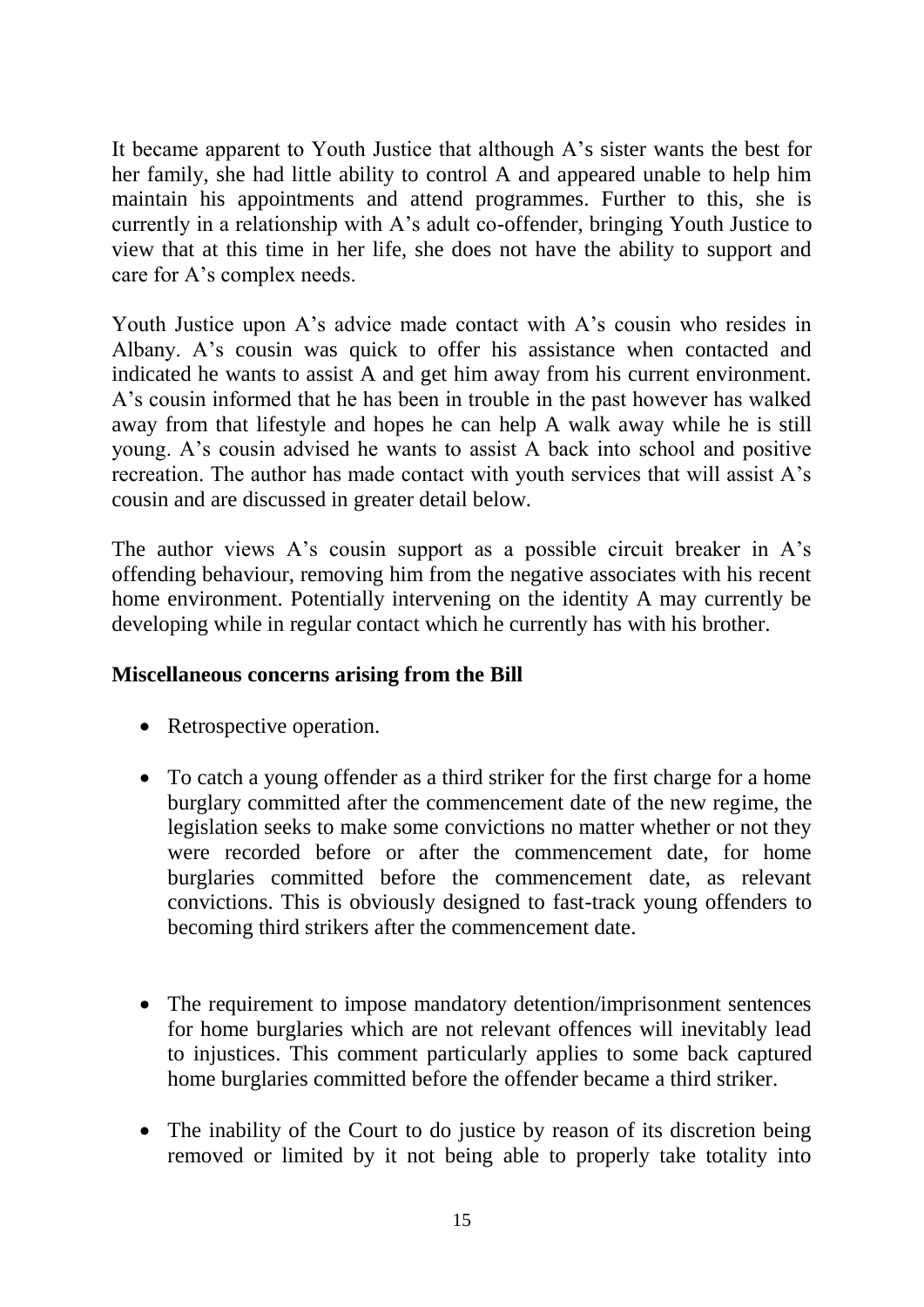account and also by it not being able to order sentences to be served wholly or partly cumulative or concurrent.

- The real potential for young offenders (and adults) to be caught up in being sentenced on multiple occasions because of time gaps between charges being made and/or because of when the Court resolves charges, such that he or she could remain in custody almost indefinitely or at least for many years. With that comes the risk of becoming institutionalised, which in turn reduces the prospect of a successful rehabilitation back into the community. As mentioned, it also increases the risk of developing a sense of hopelessness and suicide.
- The real potential for a young offender (or adult) to spend a lengthy time in custody pursuant to a mandatory sentence(s) and then later after rehabilitation, be charged with an historical offence and have to be sentenced again to immediate imprisonment for at least another year. That could happen no matter what the circumstances of the historical offence and even if it was at the lowest level of seriousness and of itself would not warrant a custodial sentence. The Bill seeks to decrease the chance of this but it does not completely remove it.
- As mentioned, a serious problem with the proposed extended mandatory regime is that there is no recognition at all that while home burglary is a particular category of offence, a particular home burglary can be committed within a very large range of factual circumstances, some circumstances being very serious and some not.

### **Increase in aboriginal children from country WA in BHDC**

The mandatory sentencing legislation will likely result in an increase in the number of aboriginal children from country WA being sentenced to lengthy terms of detention. That detention will need to be served in BHDC, in Perth. That is a very long way from their country and family.

I am also very mindful that Noongar children who live in Perth will most likely have family connections outside of Perth.

Aboriginal children across that State do not share the same language and culture. Aboriginal children from the Kimberley and Pilbara have different language and culture to other aboriginal children, including Noongar children. Mixing different aboriginal groups is difficult for both the children themselves and the detention management.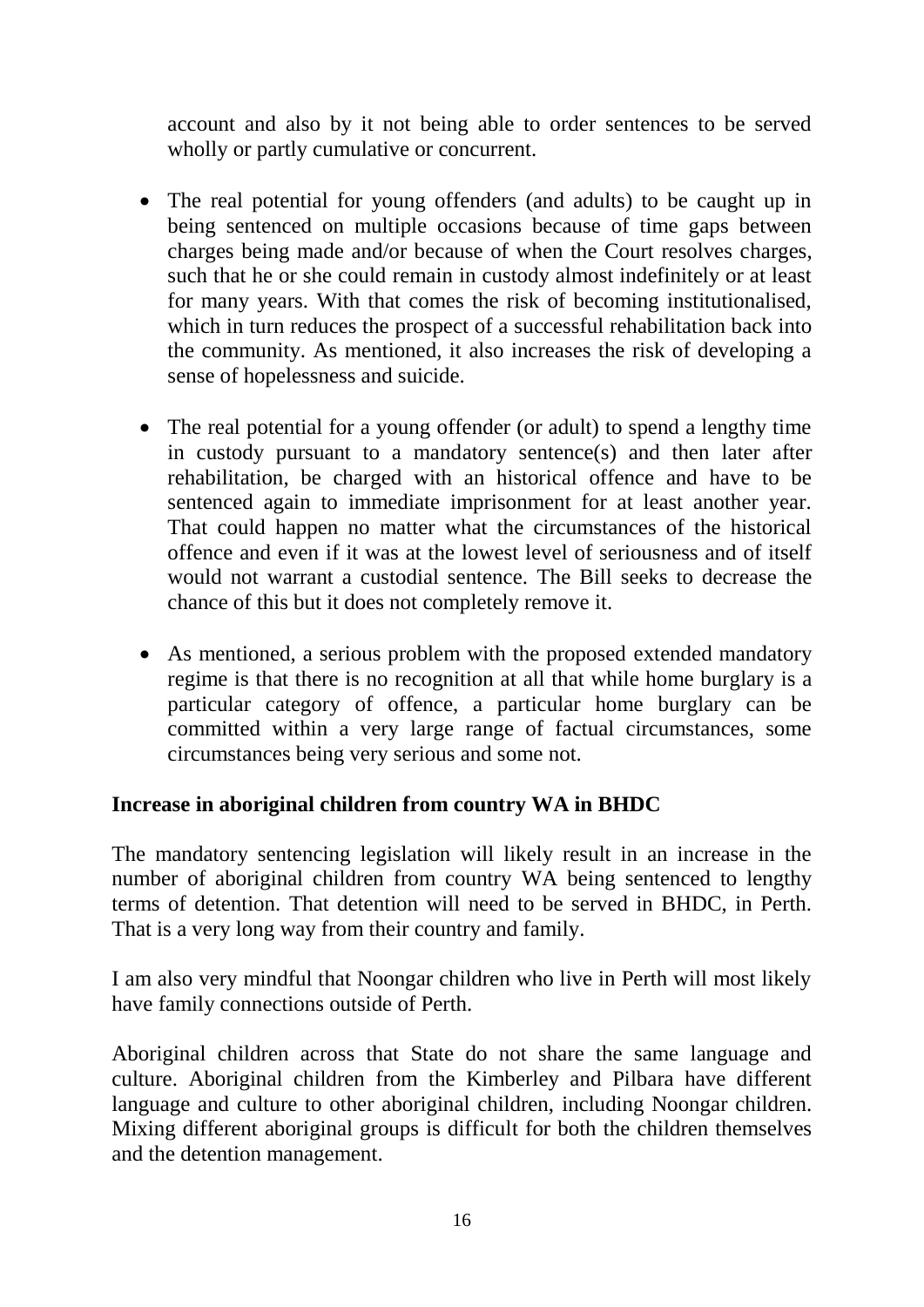### **Increase in the mean age and level of anger of detainees in BHDC**

The Bill will likely not only significantly increase the number of children in detention but will also likely increase the number of older children in detention. A juvenile offender being defined as an offender who was 16 years of age but less than 18 years of age at the time of the offence will likely result in an increase in the weighting of 17, 18 and 19 year olds in the general detention population in BHDC. A significant proportion of them will likely be or become angry, frustrated, more hardened and overwhelmed with a sense of hopelessness because of the length of their sentence(s). That will create serious management issues. This problem will also put pressure on the adult prison system

### **Older detainees negatively impacting younger detainees**

Younger child detainees less than 16 years of age mixing with such a cohort as just mentioned will create management problems. In addition to negatively influencing the younger children in the detention centre, such mixing may manifest itself in the younger children's behaviour and who they associate with when they return to the community. It may increase their risk to the community.

# **Relations between government agencies/non-aboriginal and aboriginal people**

In April 2014, about 74 percent of children in custody on remand were aboriginal children. About 81 percent of children in custody and sentenced to detention were aboriginal children. These statistics are consistent with historical statistics which show a gross overrepresentation of aboriginal children in custody in Western Australia.

It is clear from those statistics that aboriginal children are seriously struggling in our community. The difficulties for aboriginal children should be considered in the wider historical context of aboriginal people as a whole. There is much research on why this is so and I do not propose to refer to it in this document. Suffice to say that the adverse impacts of the *Aborigines Act 1905*, including about three stolen generations, are still very recent and ongoing.

There has been an almost complete absence of rehabilitation programs for aboriginal children for many years despite the ongoing urgent need for them. The need is now more urgent than ever. There are many Elder, senior and young aboriginal people wanting to enter the youth justice space to assist aboriginal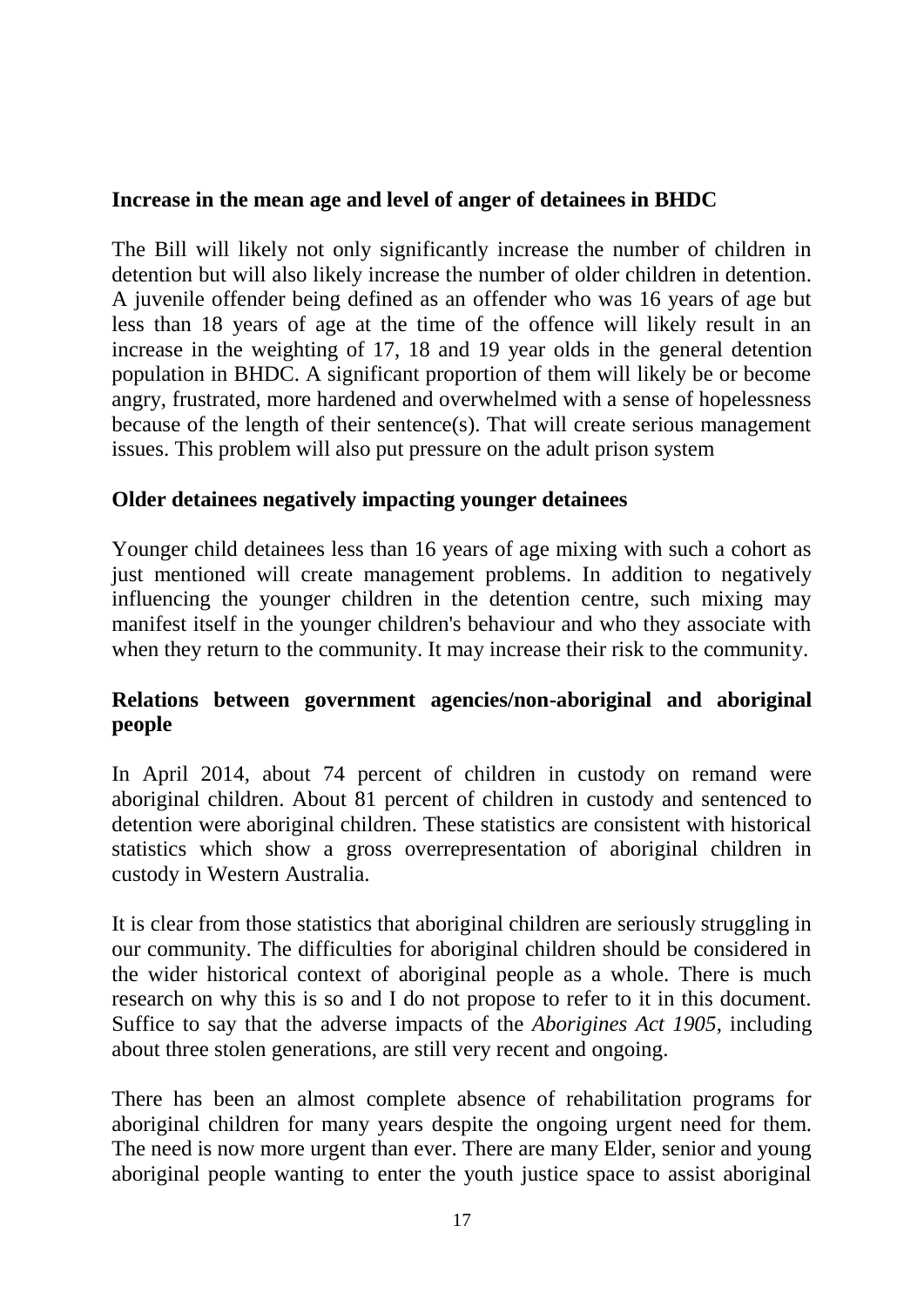children and the community generally. It is essential and in the best interests of our community as a whole that the aboriginal people presenting themselves to work in the youth justice space are given the necessary capacity building supports and encouragement by Government to enable them to actually bring culturally appropriate programs into operation.

It is my respectful view, that if against a background of long term failure to deliver rehabilitation programs to aboriginal children with the inclusion of aboriginal people, the next response to offending by aboriginal children is a more punitive legislative regime, then relationships and trust between government, non-aboriginal people and aboriginal people, will be seriously damaged and remain so for at least a very long time. That is not in the best interests of the community as a whole.

Offending by aboriginal children will not be solved without resourcing culturally appropriate programs and the inclusion of aboriginal people.

# **No legislative 'loophole' - Court's discretion affirmed by Parliament - Discretion exercised by the Court for about 17 years**

With respect, it is an error to suggest, as I have frequently heard and read, that the current legislative provisions in the *Criminal Code* and the *Young Offenders Act 1994* (the YO Act) on three strikes for home burglary offences contain a 'loophole' which the Children's court has wrongly exploited and which needs plugging.

The legislation containing the current three strikes provisions came into force in November 1996. In February 1997 the Children's Court interpreted the legislation to leave it with the discretion to impose a conditional release order for a third striker. A conditional release order is a combination of an order for detention and an intensive youth supervision order. It is akin to conditional suspended detention served in the community. If breached it can result in immediate detention being imposed. The State did not appeal and seek to overturn that interpretation of the legislation by the Children's Court. There was a requirement in the legislation that it be reviewed after four years of operation.

On 14 March 2000, the Hon Attorney General Peter Foss, publicly defended the legislation from complaints that it constituted mandatory sentencing of children, by again expressly stating that the Children's Court was responsibly exercising discretion under the legislation when sentencing young children for home burglaries.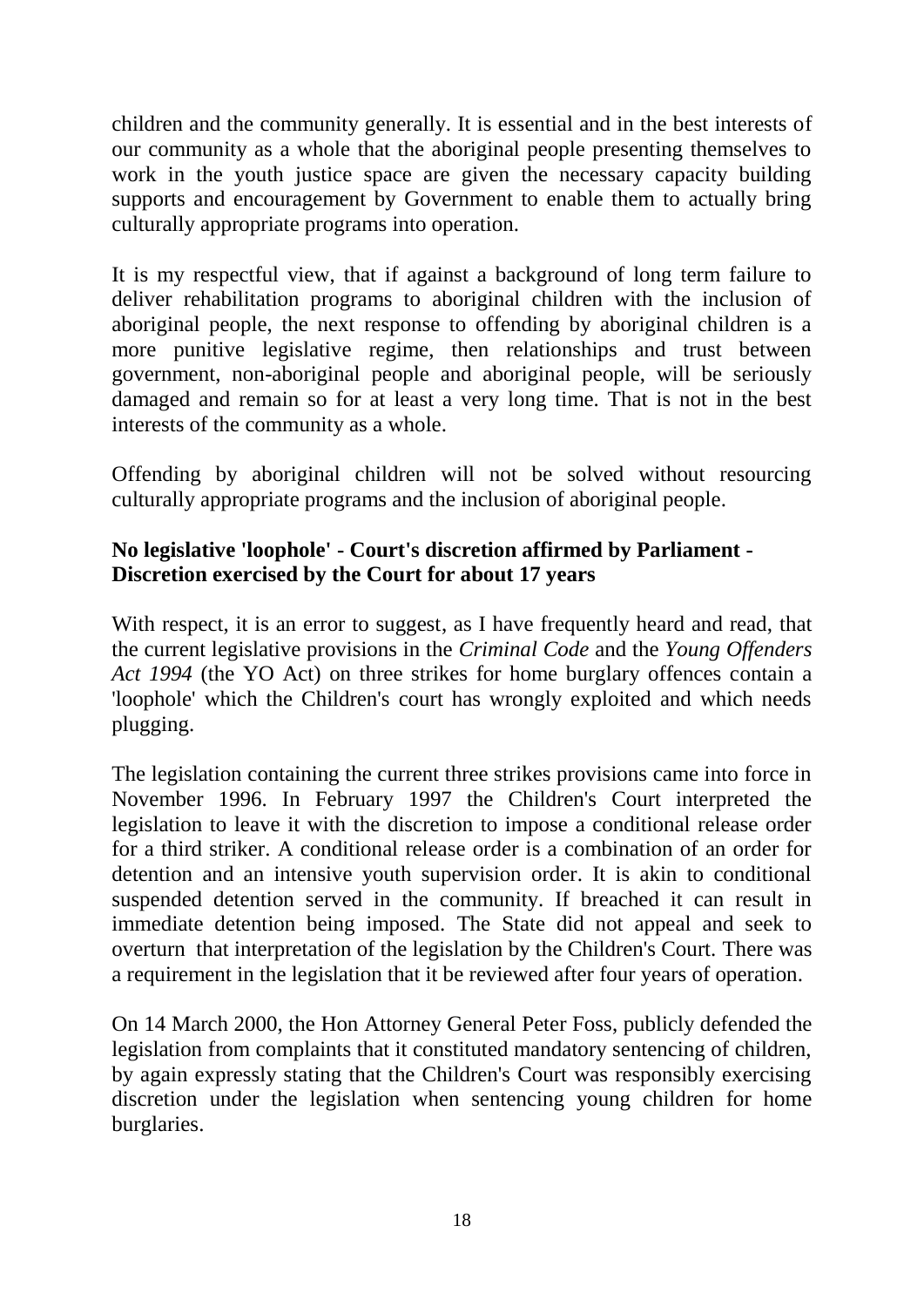Further, and significantly, the Hon Attorney General, and also the Government of the day, fully knowing that the Children's Court was exercising discretion and the legal reasons for so, did not amend the legislation and change the law after the review in 2000.

On 4 December 2003, the Hon Peter Foss, when he was then the Shadow Attorney General, introduced a Bill before the Parliament to require the Children's Court to treat all home burglaries as strikes for the purpose of the relevant three strikes provisions in the *Criminal Code* and remove the Court's discretion*.* On 18 November 2004, the Second reading of the Bill was not agreed to.

Accordingly, history shows that the three strikes legislation in its current form and the approach of the Children's Court pursuant to it, has actually been supported by the then Government in 1997 and 2000, and affirmed by Parliament in 2004. This is in addition to the Court's interpretation of the legislation having been accepted for about the last 17 years.

# **The Court already imposes detention against third strikers**

The Court already sentences many third strikers to immediate detention. Further, if a third strike home burglary involves an offence of personal violence against an occupant then immediate detention is usually imposed.

In those cases where immediate detention is not imposed, a Conditional Release Order is always imposed, which if breached, would in turn usually result in a sentence of at least 12 months immediate detention.

In 2010, of a total of 505 cases that resulted in a sentence or sentences of immediate detention, 195 were cases in which the most serious offence was burglary. In 2011, of a total of 453 cases that resulted in a sentence or sentences of immediate detention, 164 were cases in which the most serious offence was burglary. On 15 May 2012, the total number of sentenced detainees in Banksia Hill Detention Centre and Rangeview Remand Centre was 93, of which 37 were third strikers for home burglaries. This equates to 39.7% of the total number of sentenced detainees.

### **General acceptance of sentencing by the Children's Court**

Further to everything mentioned above, at least in my time as President, the State has not appealed any decisions of mine or sought a review by me of any decisions of magistrates of the Children's Court on the basis that detention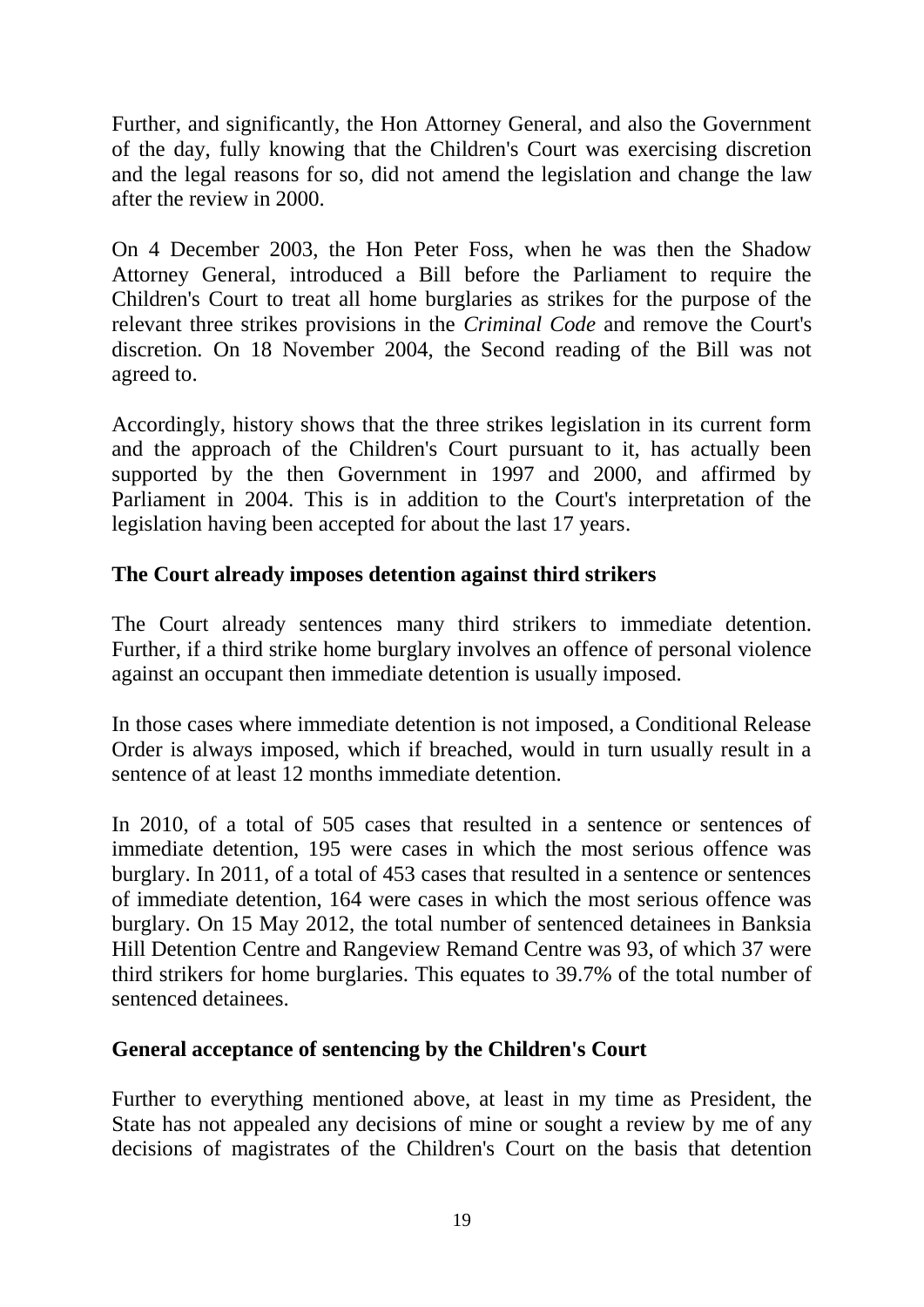should have been imposed at first instance on a third striker when it was not, or on the basis that the term of detention imposed was manifestly inadequate.

It is fair to conclude from all of this that the sentences of the Children's Court are meeting the expectations of reasonable and fair minded people in the community and that the current weakness in the system as a whole which needs to be addressed first is the failure to adequately resource and deliver culturally appropriate prevention and diversion programs for young offenders and to support their families.

## **An increase in trials and the need for home occupiers to be witnesses**

A serious workload issue is likely to arise from the introduction of the proposed mandatory sentencing regime. I think that it is inevitable that there will be an increase in not guilty pleas to charges of home burglary. In addition to the State being put to proof of the charge, it will also most likely be necessary to have hearings on the facts for the State to establish the day and time of the home burglary. That would be necessary because the Bill effectively provides that home burglaries committed on the same day constitute one strike and home burglaries committed on different days constitute different strikes. I am in no way suggesting that every home burglary should be a strike. That would result in many other problems.

More hearings will mean that Police and home owners and occupiers will be required to spend time at Court and be examined and cross-examined. That is undesirable.

# **Likely increase in remands in custody and length of remands**

As mentioned, there will likely be an increase in pleas of not guilty and hearings on the facts. The length of remands will likely increase because lawyers may see no reason to hurry and may also want to give the best chance for as many home burglary offences to be dealt with at the same time.

In relation to lengthy remands, it is important to add that they are undesirable per se and also that lengthy backdating of sentences is highly undesirable because remand detainees do not have access to as many programs as sentenced detainees.

# **Breach of objectives and principles in the YO Act**

The proposed extended mandatory sentencing regime breaches every relevant principle in the YO Act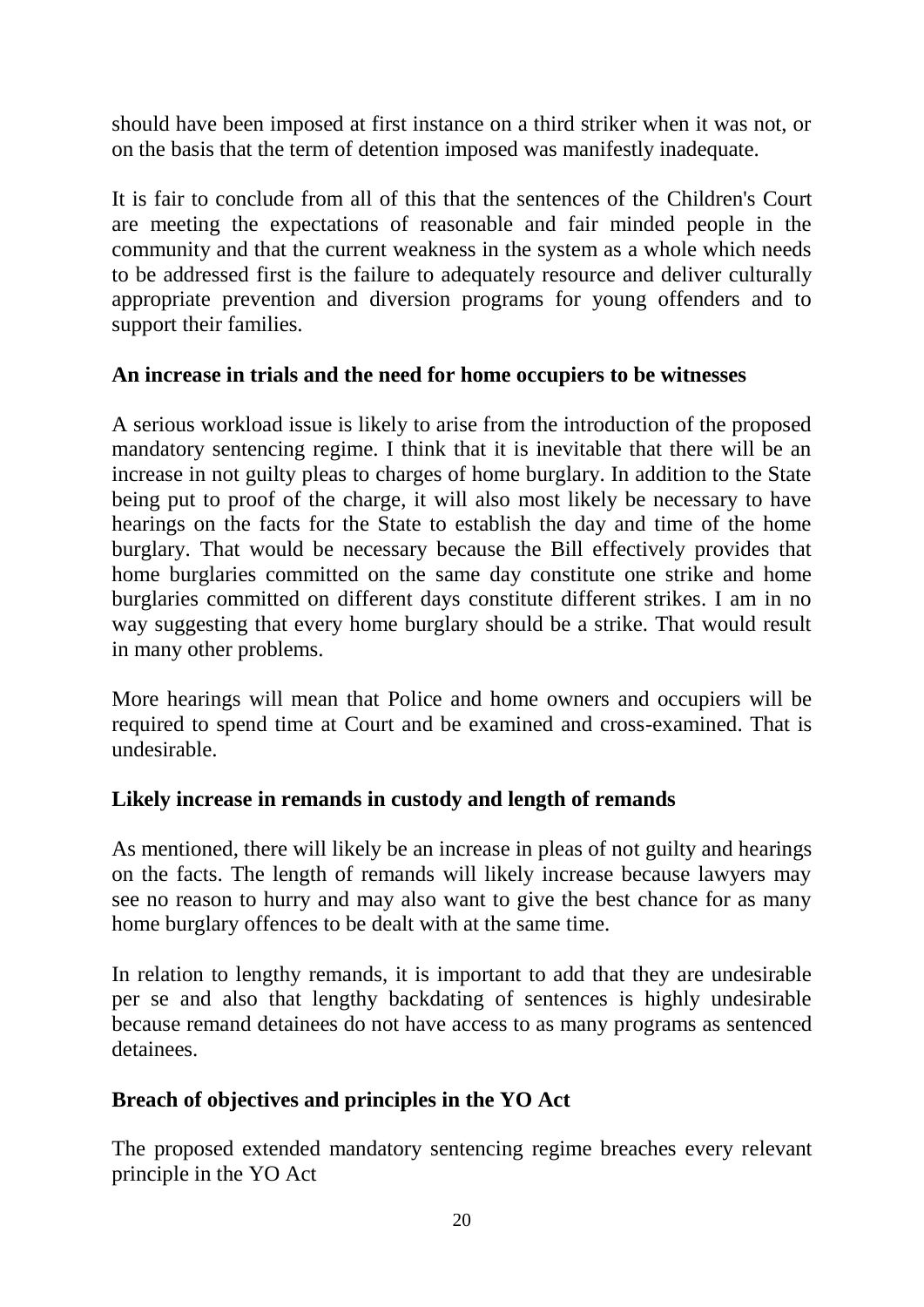# **Shift of discretion from the Court to the DPP and Police - fundamentally wrong**

To avoid an injustice resulting from a mandatory minimum sentence of one year detention or imprisonment having to be imposed under the proposed mandatory sentencing regime, there may well be cases where the DPP or the Police choose not to prefer a charge or choose to charge for a trespass instead of a home burglary. This would constitute a shift in the exercise of discretion from the Court to the DPP and the Police. The DPP and the Police should not be put in the position of being able to effectively decide whether or not a child is sentenced to immediate detention. That is objectionable in our democratic system. Such discretion should reside in the independent judiciary. Further, the DPP and the Police should not be put in this position because it will expose them to criticism and allegations of abuse.

Further to these comments, it should be noted that mandatory sentencing legislation does not so much remove discretion, but rather shifts it.

Further to all of that, prosecutors and defence lawyers may negotiate on pleas where a young defendant has a multiple number of charges for multiple kinds of offences. A defendant may feel pressure to plead guilty to a non-mandatory offence to get a home burglary charge dropped.

All of that would send mixed and confused messages to children on the seriousness of home burglaries.

### **The last window of opportunity for rehabilitation is lost**

The proposed extended mandatory sentencing regime for juvenile offenders will result in the last window of opportunity to rehabilitate young offenders before they turn 18 years of age being lost. There are cases where children of about 16 years of age or so commit serious offences including serious home burglary offences where detention, and a lengthy term of detention, is the only appropriate sentence, and it results in them being properly in custody until and beyond their eighteenth birthday. However, in less serious cases and/or when there are powerful mitigating circumstances, including mental health problems, the last opportunity to rehabilitate a young offender before he or she becomes an adult should not be lost.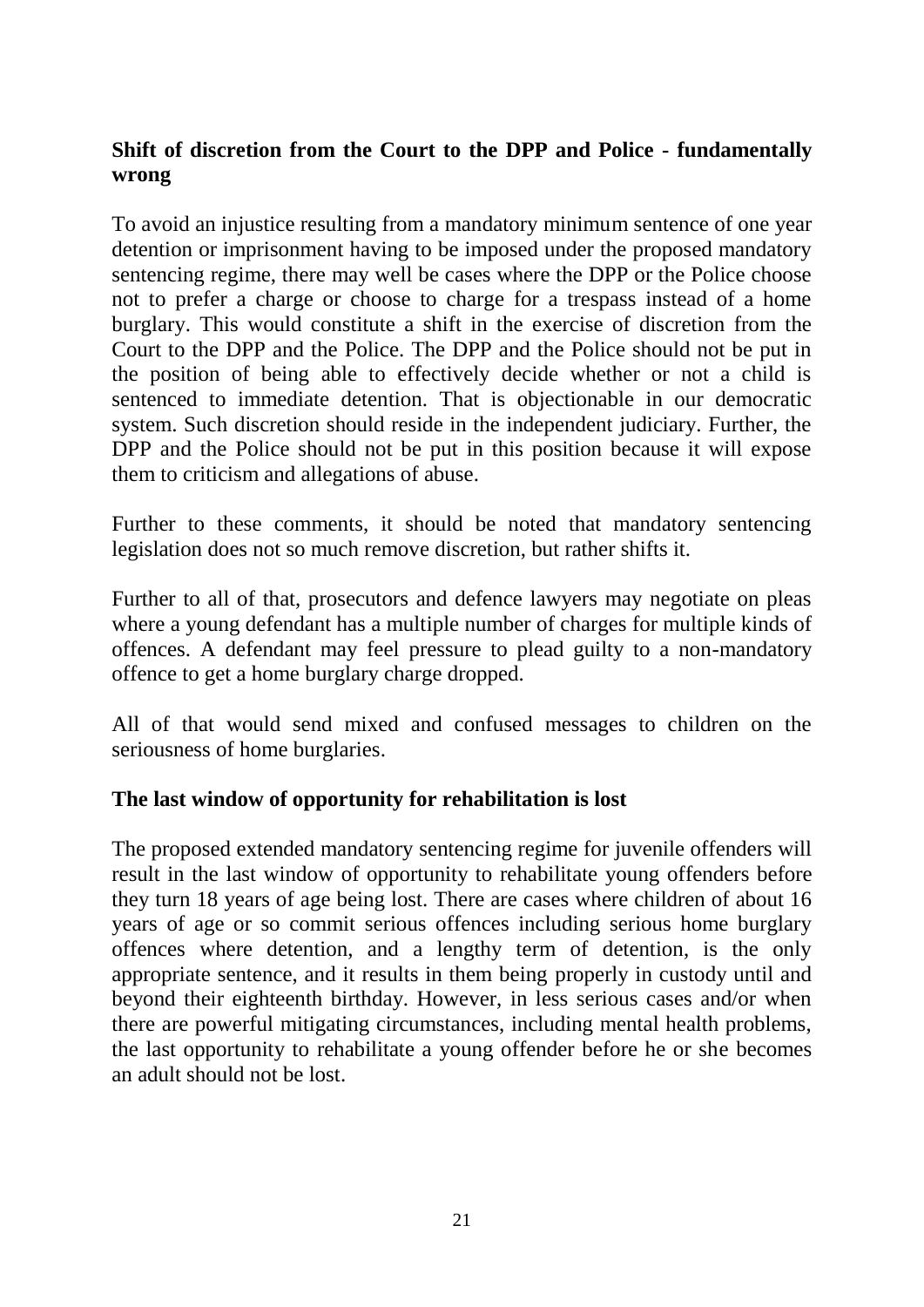## **Inability to properly weigh mental health problems and FASD**

There will no doubt be cases where home burglaries are committed by children with a mental health problem, psychiatric and/or psychological. There is an increasing awareness that many children who enter the youth justice system may have FASD which is incurable an requires specific and intensive therapeutic interventions. Mandatory sentencing prevents due weight being given to such significant factors in the overall consideration of the appropriate sentence.

Injustices will inevitably occur in these cases.

### **Distortion of sentences**

Imposing a term of at least one year detention or imprisonment for home burglaries no matter what the circumstances will produce distortions and disparities in sentences imposed for them in comparison to sentences imposed for other offences, including other more serious kinds of offences committed in more serious circumstances, e.g. compared to some aggravated robberies.

### **Inevitability of a disparity of sentences for co-offenders**

There will inevitably be a disparity of sentences for co-offenders in a large number of cases involving home burglaries. The proposed mandatory regime leaves it open for a juvenile offender aged 16 years at the time of the home burglary and who reluctantly acted as a lookout on the aggressive insistence of an adult, and who received no proceeds from the burglary, to be sentenced to detention when the adult who forcibly entered the home and carried out the burglary and kept all of the proceeds could be sentenced to a non-custodial sentence. I do not think that a reasonably minded member of the community would think that that was fair and just.

There will also inevitably be a disparity of sentences for young co-offenders. There may well be cases where the youngest or a younger co-offender who played a less serious role than others is required to be sentenced to detention for a year and the other older and more culpable co-offender or co-offenders are properly sentenced to a non-custodial sentence.

### **Likely reduction in young offenders admitting to home burglaries**

Children frequently admit to home burglaries and even when the police have no evidence to link them to the burglaries. This will likely change, at least to some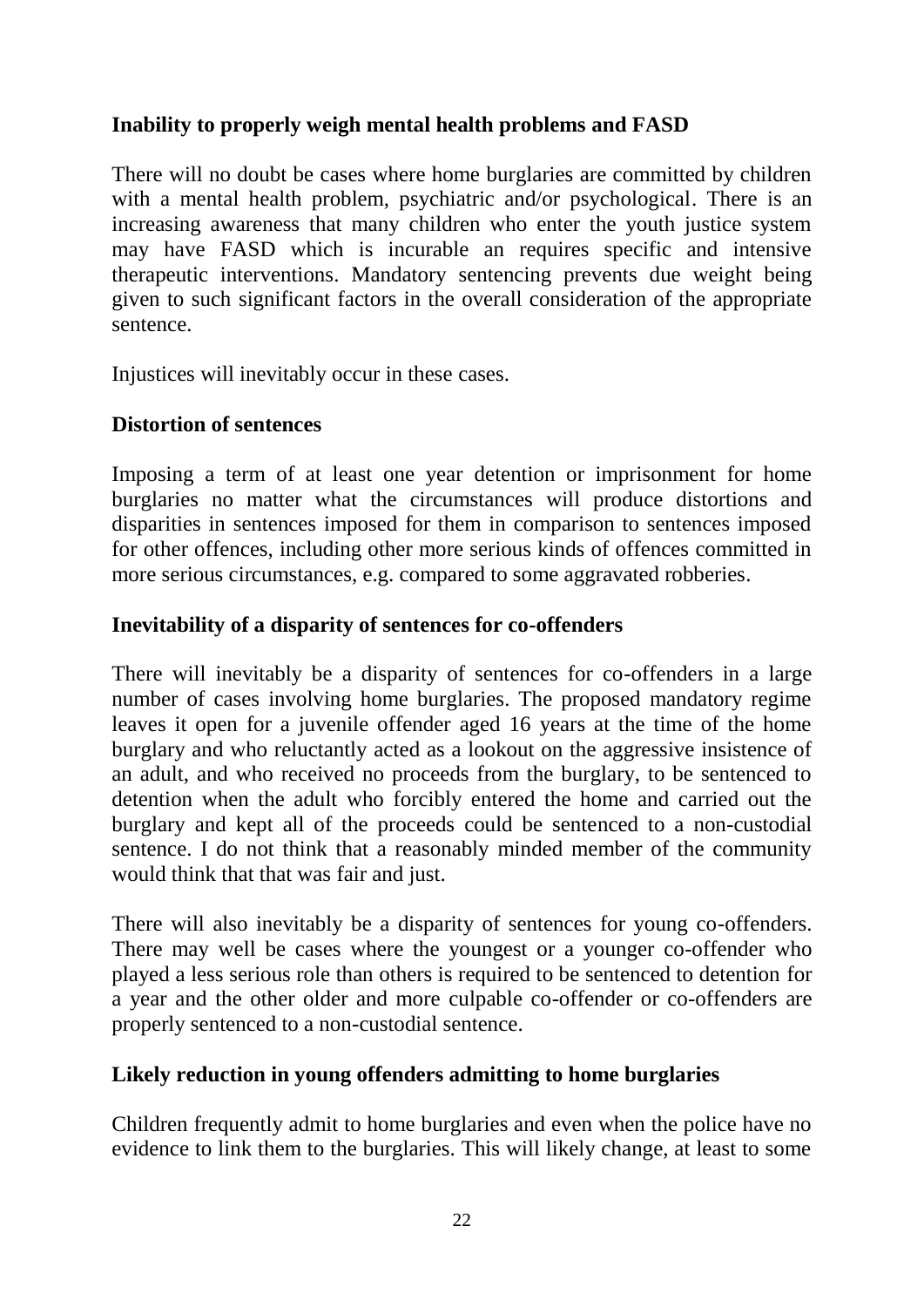degree, if every home burglary on a different day is counted as a strike and three strikes will result in immediate detention.

## **Possible involvement of children less than 10 years of age in home burglaries**

Young children including young children less than 10 years of age, the age of criminal responsibility, are sometimes used by older children to commit offences. If a young person is above or below 16 years of age then the proposed mandatory regime may cause him or her to put pressure on a child less than 10 years of age to commit a home burglary and deliver proceeds from the home burglary to him or her.

Clearly this sort of behaviour is undesirable, but it happens, and it sets young siblings and cousins of old offenders on the path of criminal offending.

In 2010 in WA, there were 767 instances of children nine years of age and younger being processed for offending, including burglaries. In 2011, there were 755 such instances. In both years, the vast majority of the young children were aboriginal children.

## **The Children's Court Drug Court program excluded as an option**

I have already referred to young offenders who are third strikers having a serious substance abuse problem which is an underlying cause for the commission of home burglary offences. Solve the underlying substance abuse problem and you are well on the way towards rehabilitating the young offender.

Mandatory minimum sentences of one year or two years detention will preclude third strikers, and whether any subsequent home burglary is a relevant offence or not, of ever being able to or wanting to participate in the Children's Court Drug Court program.

## **The need for care to not overstate the significance of deterrence for young offenders - young offenders susceptible to multiple offending**

While deterrence is a relevant factor when sentencing, it is important not to overstate its significance in cases involving some young children. When sentencing, what weight is attached to a particular factor will depend very much on the nature and significance of all of the other factors involved in the overall consideration.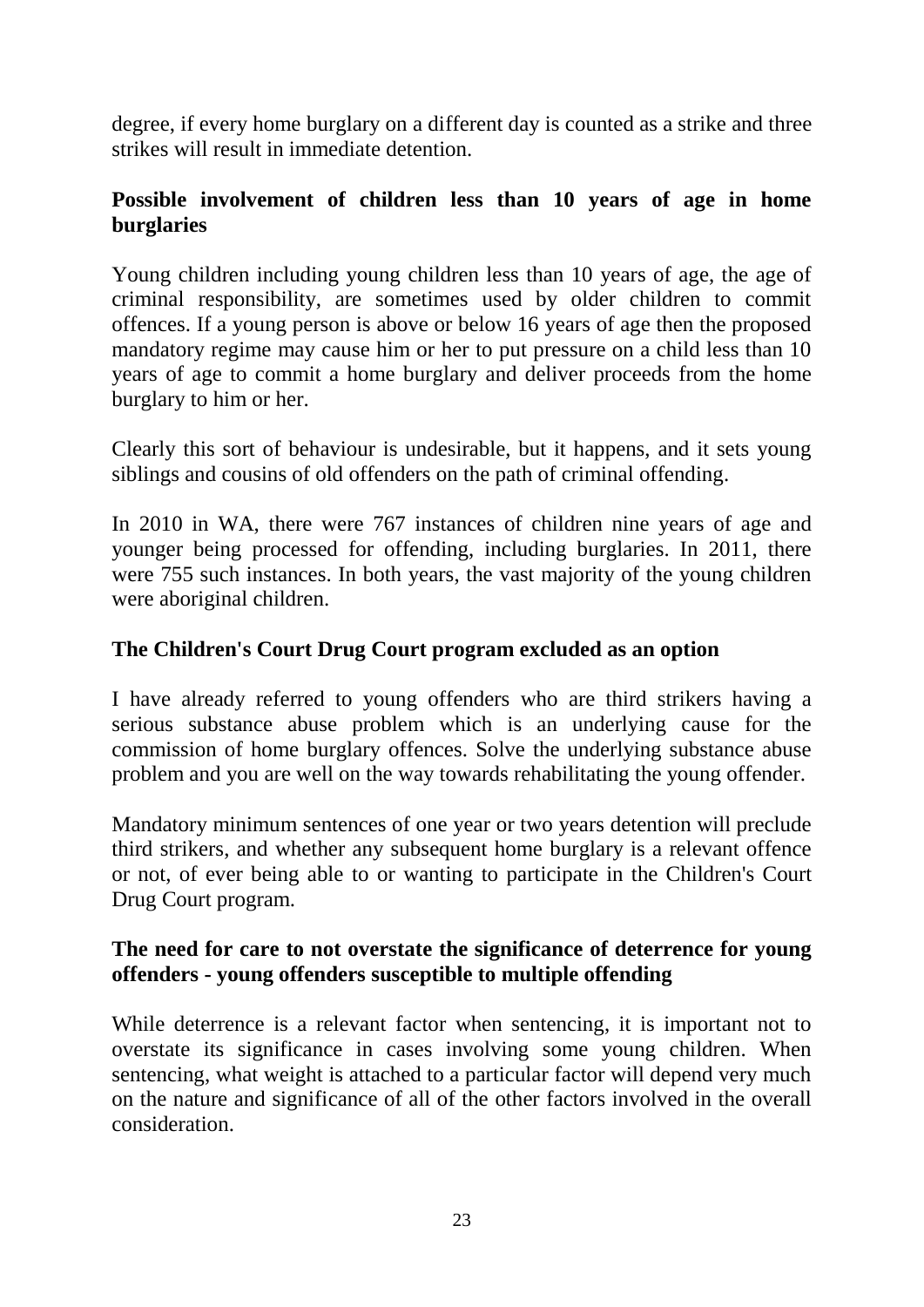Most young children, including aboriginal children who have committed home burglary offences come from very dysfunctional family circumstances and have been subjected to long term neglect and abuse. Their lives are characterised by layers of crises and often grief from deaths in the family and exposure to serious domestic violence. I refer to the offender profiles that I have previously set out here in. As a consequence, many of them resort to alcohol and drug abuse as an escape. They fall into a lifestyle which involves not attending school, associating with negative peers, engaging in substance abuse, and engaging in anti-social behaviour. The substance abuse often overlays a post-traumatic stress disorder. It is often after young offenders have abused substances that they commit home burglaries for the purpose of obtaining money and property to support their substance abuse. That of course is not an excuse. It is an explanation. When in that condition they are unlikely to think of deterrence and becoming a third striker and the consequences of that.

Further to all of that, an alcohol or drug binge is usually not a momentary thing. It can continue over days or weeks or months. It is against this background that young offenders can commit a multiple number of home burglaries over days or weeks or months. To treat each and every home burglary committed over that time as a single strike when the young offender was continuously under the influence of a substance abuse problem, and/or a mental health problem, rather than regard them as all being part and parcel of one episode or course of behaviour, can lead to error and injustice. The injustice would be further compounded if no account at all could be taken of the objective seriousness of each of the home burglary offences. In such cases, the Court should have the discretion to decide what the proper sentence and the total of the sentences should be.

### **The importance of the Children's Court to be seen as a place of justice**

In all modern and healthy democracies, Courts are seen as places of justice. If Courts cannot and do not deliver justice, for whatever reason, then the community will lose confidence in them and in their democracy.

The proposed extended mandatory sentencing regime will inevitably produce injustices in the Children's Court for children, and also adults who committed offences when they were children.

The credibility and good standing of the Children's Court of Western Australia in the eyes of all reasonable minded members of the community is an absolute necessity.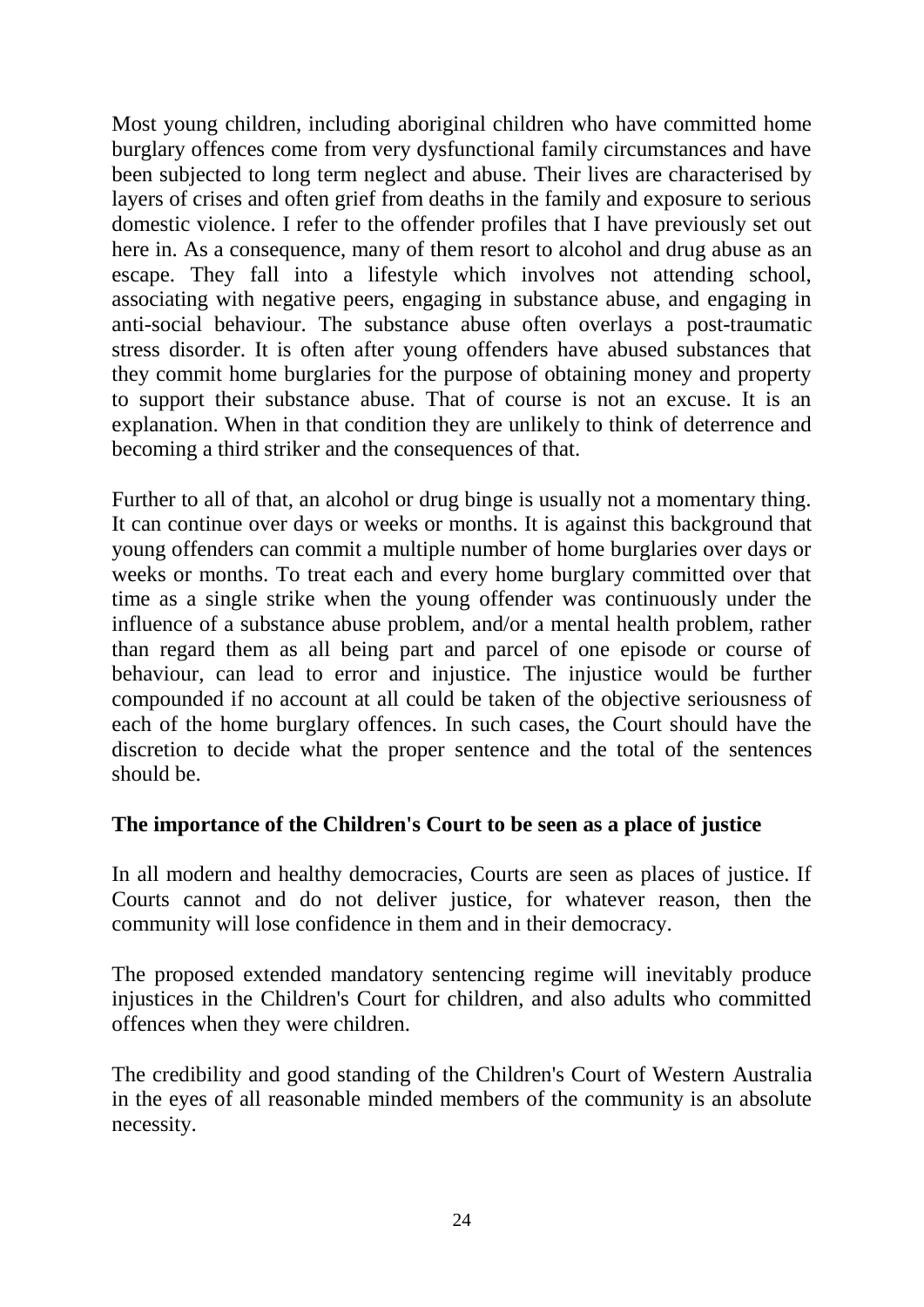I'm fully aware that usually courts are criticised for sentences not being harsh enough. However, if reasonable minded people fully informed of all of the circumstances of the offence and the young offender could properly conclude that the court was imposing sentences in some cases which were unjust and too harsh, then that would also undermine the credibility of the court. In making this point I am mindful that our community is full of reasonable minded people and that it is from them that we select juries to collectively apply their reasonable minds to evidence to reach decisions in trials on serious criminal matters.

## **The future - a long awaited and necessary paradigm shift**

Can I conclude with some positive notes and comments. There is good reason to be optimistic for the future.

First, over the last five years the number of cases (individual offenders) and the number of charges dealt with in the Children's Court of Western Australia has been declining.

Secondly, the Department of Corrective Services with strong political and administrative leadership is bolstering its efforts in prevention and diversion and is actively working to make BHDC a facility for rehabilitation.

Thirdly, there are some excellent not for profit organisations in the youth justice space.

Fourthly, WA Police has for some years now, and particularly more recently, increased its presence in youth justice diversion by working with families as well as children and vigorously monitoring conditions of bail.

WA Police currently has 20 Youth Crime Intervention Officers (YCIO's) across the metropolitan and regional areas of the state. PCYC's have been restructured but still have a very close working relationship with Police. In some places YCIO's are co-located with PCYC's. PCYC now has greater flexibility to connect children and families to programs which are not run by WA Police.

In the 30 years that I have been a Judicial Officer, I have observed that WA Police has been and is the only 24/7 agency. As a result they are usually first at the scene and engage in enforcement, investigation and social work. That is particularly so in relatively small regional areas of country Western Australia.

It is not surprising, therefore, that the Police Commissioner, Mr O'Callaghan, has taken the lead amongst government agencies to involve WA Police in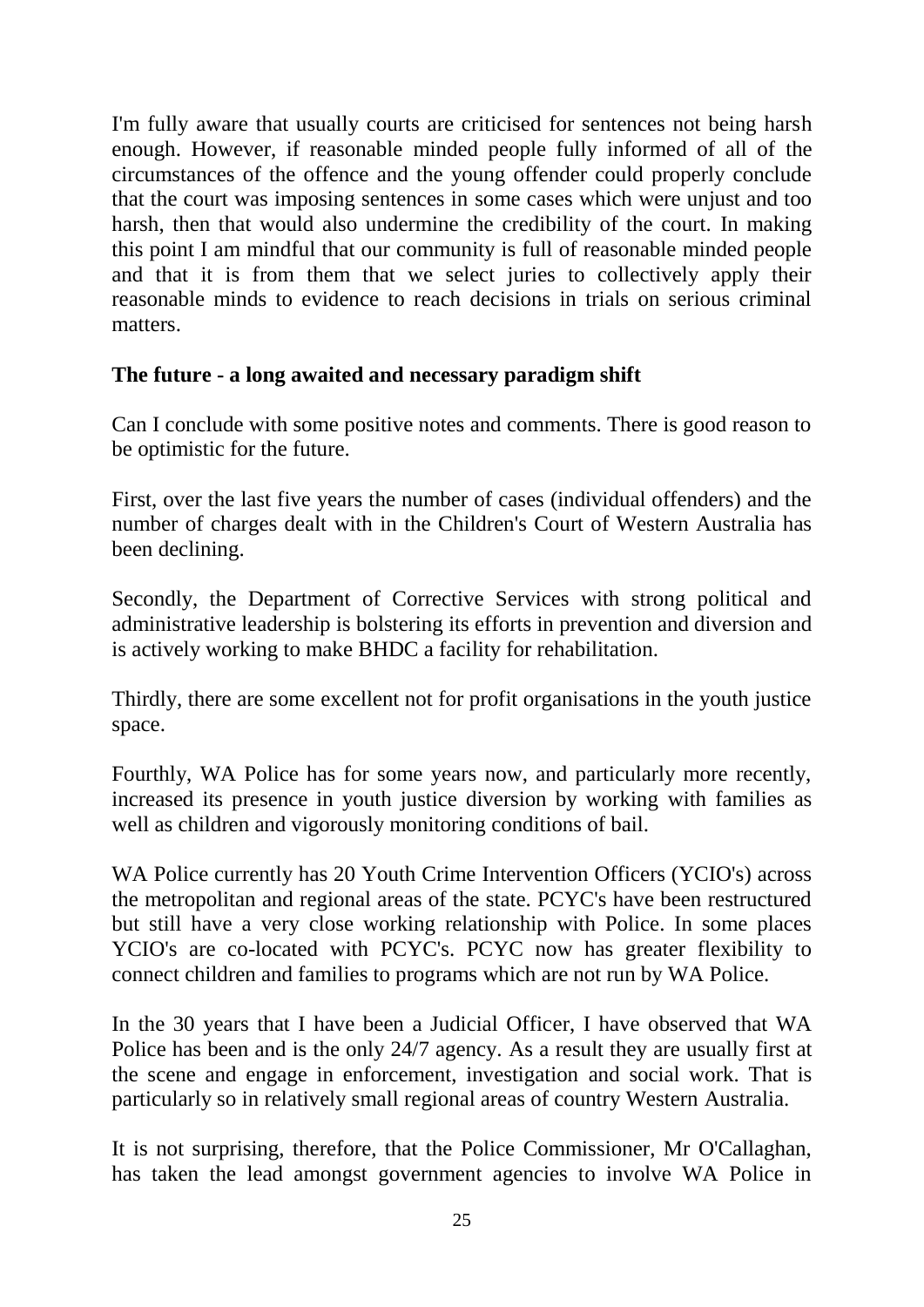intervention, by working with the dysfunctional families of child offenders. The YCIO's are working with families and young offenders by connecting them to service providers to address the underlining causes of offending.

The logic in this approach is simple but very sound and cost effective. WA Police could not go on putting more and more resources into tactical responses. The underlining causes needed to be addressed to reduce and hopefully eliminate the need for so many call outs. As a result, necessary and adequate resources could be given to matters which warranted priority.

This approach is consistent with what is currently happening in New Zealand and the United Kingdom. It is a kind of justice reinvestment. Anyway, call it what you want, the approach is achieving outstanding results. It is, with respect, the paradigm shift that we needed to have. It is an approach which needs to be coordinated across all agencies of government and the not for profit and corporate sectors. It results in significant expenditure savings, a safer community, and improved lives for families and children once associated with high frequency offending and now connected to and a valuable part of the community.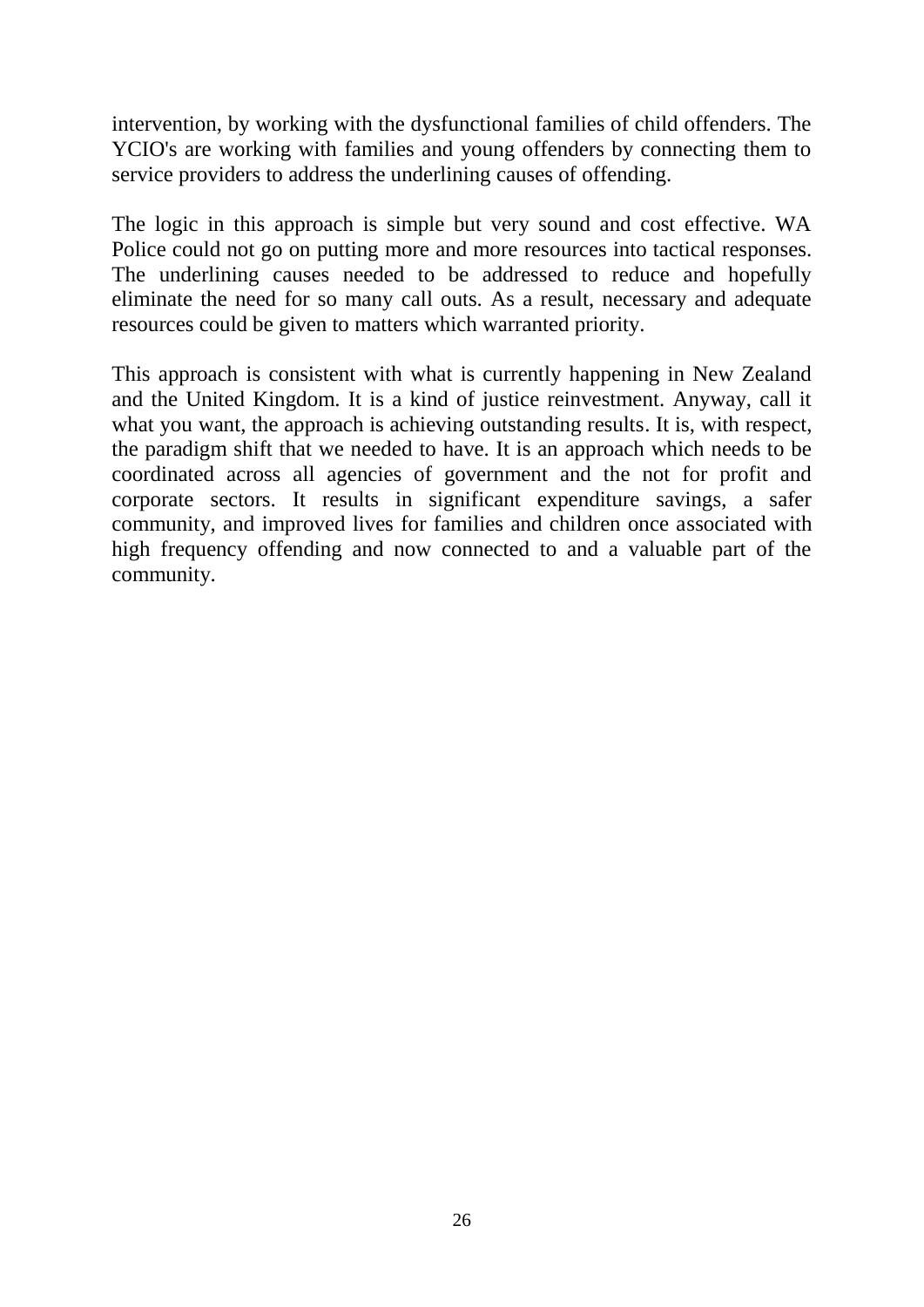The following statistics bear out what I have just said.

|                                            | <b>NUMBER OF</b><br><b>YOUTH</b> | <b>TOTAL</b><br><b>OFFENCES</b> | <b>DETECTED</b><br><b>OFFENCES</b><br><b>PRIOR TO</b><br><b>ENGAGING</b> | <b>DETECTED</b><br><b>OFFENCES</b><br><b>SINCE</b><br><b>ENGAGING</b> | % Reduction |
|--------------------------------------------|----------------------------------|---------------------------------|--------------------------------------------------------------------------|-----------------------------------------------------------------------|-------------|
| <b>REGIONAL WA</b>                         |                                  |                                 |                                                                          |                                                                       |             |
| <b>Great Southern</b>                      | 31                               | 619                             | 210                                                                      | 43                                                                    | 80%         |
| <b>Kimberley - Broome</b>                  | 17                               | 620                             | 133                                                                      | 100                                                                   | 25%         |
| <b>Kimberley - Kununurra</b>               | 19                               | 525                             | 189                                                                      | 54                                                                    | 72%         |
| <b>Pilbara</b>                             | 16                               | 378                             | 122                                                                      | 101                                                                   | 18%         |
| <b>Collie - Combined with</b><br><b>SW</b> |                                  |                                 |                                                                          |                                                                       |             |
| <b>South West - Bunbury</b>                | 28                               | 741                             | 80                                                                       | 28                                                                    | 65%         |
| <b>Goldfields - Esperence</b>              | $\star$                          | $\star$                         | $\star$                                                                  | $\star$                                                               |             |
| <b>Wheatbelt</b>                           | 9                                | 144                             | 16                                                                       | 12                                                                    | 25%         |
| <b>Mid West Gas -</b><br><b>Carnarvon</b>  | 12                               | 294                             | 108                                                                      | 26                                                                    | 76%         |
| Mid West Gas -<br><b>Geraldton</b>         | 33                               | 881                             | 172                                                                      | 65                                                                    | 63%         |
|                                            | 165                              | 4202                            | 1030                                                                     | 429                                                                   | 59%         |
| <b>METRO WA</b>                            |                                  |                                 |                                                                          |                                                                       |             |
| <b>South Metro</b>                         | 15                               | 373                             | 37                                                                       | 51                                                                    | plus 37%    |
| <b>East Metro</b>                          | $\overline{7}$                   | 104                             | 53                                                                       | 11                                                                    | 80%         |
| <b>West &amp; Central Metro</b>            | 22                               | 422                             | 157                                                                      | 50                                                                    | 69%         |
| <b>South East Metro -</b><br><b>Armd</b>   | 18                               | 325                             | 117                                                                      | 30                                                                    | 75%         |
| <b>South East Metro - Kens</b>             | 31                               | 849                             | 211                                                                      | 117                                                                   | 45%         |
| <b>North West Metro</b>                    | 11                               | 265                             | 63                                                                       | 33                                                                    | 53%         |
| Peel                                       | 24                               | 733                             | 605                                                                      | 128                                                                   | 79%         |
|                                            | 128                              | 3071                            | 1243                                                                     | 420                                                                   |             |
|                                            | <b>Totals 293</b>                | 7273                            | 2273                                                                     | 849                                                                   | 63%         |

The reduction of offending of 63 percent for the particular cohort of children involved for the January to March 2014 quarter, follows a reduction of 64 percent for the children and families involved in the program in the previous quarter.

The cohorts of children involved are the more serious offenders who fall within the prolific and priority offenders (PPO's) program, operated by WA Police. Globally in the youth justice space, there is a rule of thumb that about 20 percent of the offenders commit about 80 percent of the crime. PPO's would fall within the top 20 percent category. It follows therefore that the best results can be achieved by working with this cohort and their families. That has been reflected in the results.